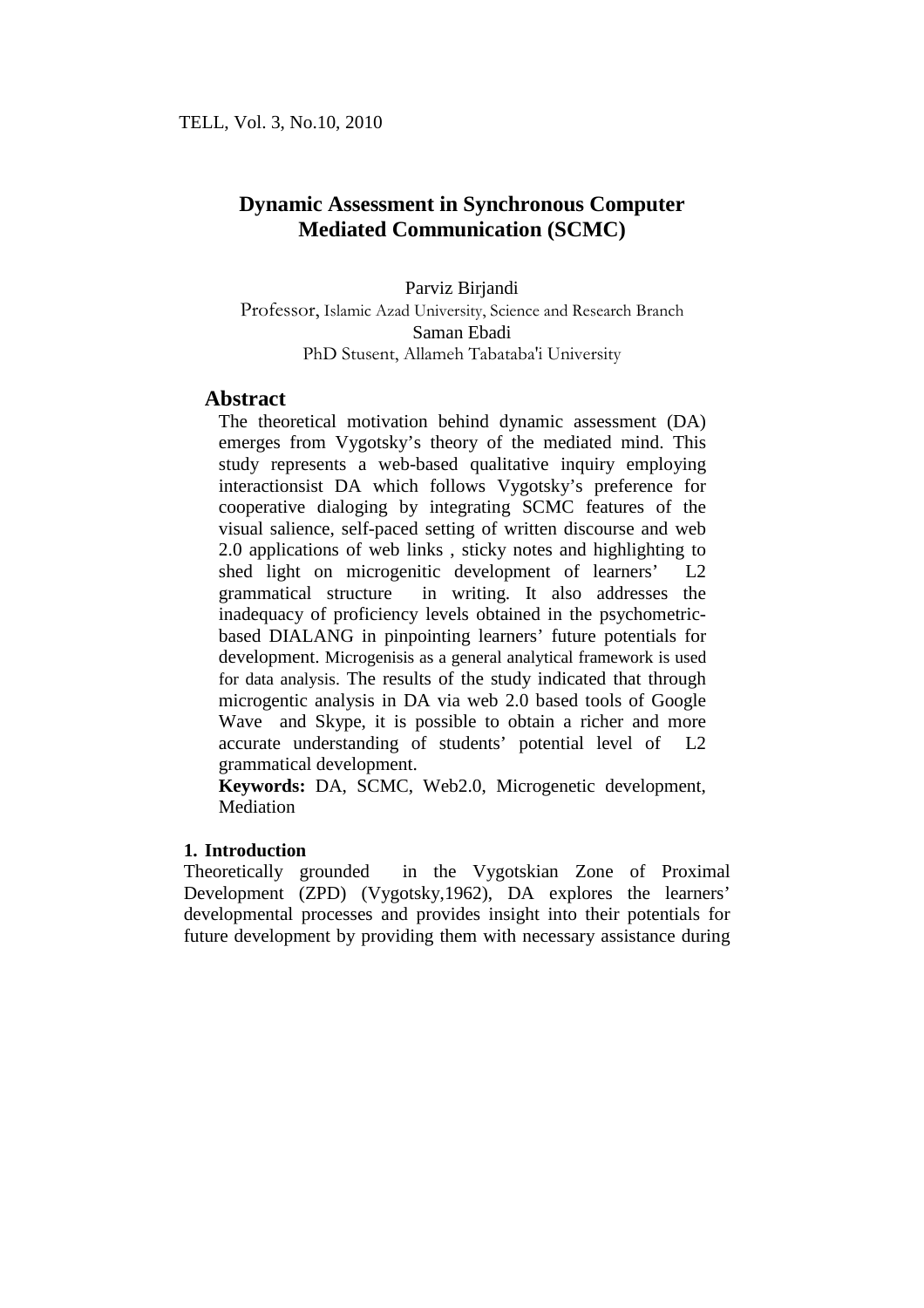the performance of the assessment task through collaborative dialogue. The post-psychometric view of DA is a challenge to the traditional psychometric views that support a dualistic view of instruction and assessment. In prospective DA, the retrospective traditional goal of producing generalizations from a snapshot of performance is replaced by ongoing, graduated, contingent and dialogic intervention (Aljaafreh & Lantolf, 1994) in development to realize the learning potentials in future, based on the learners' history and interactive test performance.

 At the heart of Vygotskyan and sociocultural approaches to language learning and dynamic assessment are the concepts of mediation and social learning (Lantolf ,2000; Lantolf & Thorne 2006).These key components of DA have taken on special relevance with the advent of social networks and online communities through web 2.0 applications that are described by O'Reilly (2005) as an evolution from the linking of information to the linking of people with an increased emphasis on user generated content, data and content sharing and collaborative effort in Synchronous Computer Mediated Communication (henceforth SCMC).

 SCMC provides a multimodal communicative environment in which learners are afforded opportunities to grow both linguistically and socially. SCMC offers learners opportunities to take notice of errors and make output modifications through visual salience of written discourse, self-paced setting and enduring nature of written turns (Lee, 2004; Lai & Zhao, 2006; Sauro, 2009).

 The literature on DA is mostly confined to the boundaries of the classroom interactions and recent attempts to integrate technology to take charge of mediation ( Summers, 2008; Tzuriel & Shamir, 2002; Jacobs, 2001) conducted in interventionist DA in which mediation is not attuned to the needs of each individual learner.

 The current study employs DIALANG structure section as a diagnostic tool to form the basis of interactionist DA in SCMC. As a diagnostic web-based assessment tool, DIALANG provides test-takers with scores related to the Common European Framework of Reference for Languages (CEFR). The main challenge leveled against DIALANG lies in the fact that the feedback given is not attuned to the learners'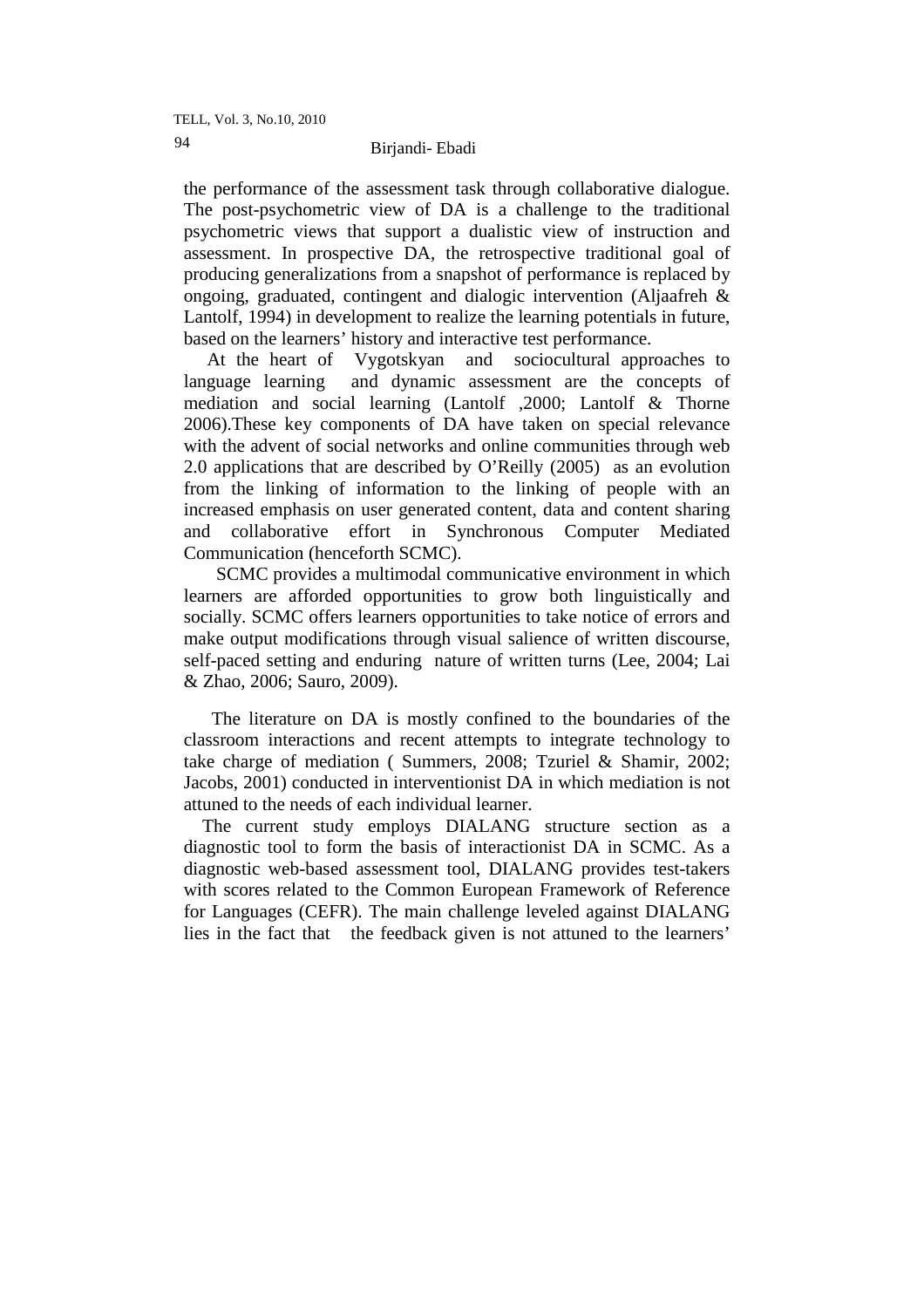ZPD, and proficiency levels obtained in the psychometric-based DIALANG are inadequate in pinpointing learners' future potentials for development. Given the collaborative nature of Web 2.0 and process orientation of SCMC which characterize constructivist paradigm, in which knowledge and meaning are seen as constructed rather than provided (Parker & Chao, 2007) ,online DA seems to be an appropriate means to assess students' performance. The current study represents a microgenitic analysis in a web-based qualitative inquiry. It employs interactionsist DA which follows Vygotsky's preference for cooperative dialoging in a SCMC environment using web 2.0 applications to shed light on learners' L2 grammatical development in writing. The present study sets out to open new horizons in DA implementation by employing the "boots trapping effect" of SCMC that reduces the cognitive demand of L2 language production (Blake, 2005), and Web 2.0 applications which allow for authoring flexibility, content creation, and the generation of new knowledge through collaborative interaction. The following questions guided the present study:

1-What does dynamic assessment in SCMC reveal about the microgenitic development of L2 learners' grammatical structure in writing?

2-What are learners' perspectives on SCMC-based DA in web2.0?

### **2. Review of Related Literature**

### **2.1 Dynamic Assessment**

Dynamic assessment is a new approach to assessment which is based on dynamic interaction between the examiner and the examinee in which the examiner mediates the examinee with support in the form of leading questions and prompts. It is the examinees' responsiveness to mediation that provides an indication of their likely future development (Leunng, 2007). Theoretically originated from the works of Vygotsky in general and his concept of zone of proximal development in particular , DA focuses on the learning processes and serves as a means of measuring the ZPD and is opposed to non-dynamic assessment that focuses on already learned products (Lidz,1987). Sternberg and Grigorenko (2002) point out that a central tenet of the DA approach is that it considers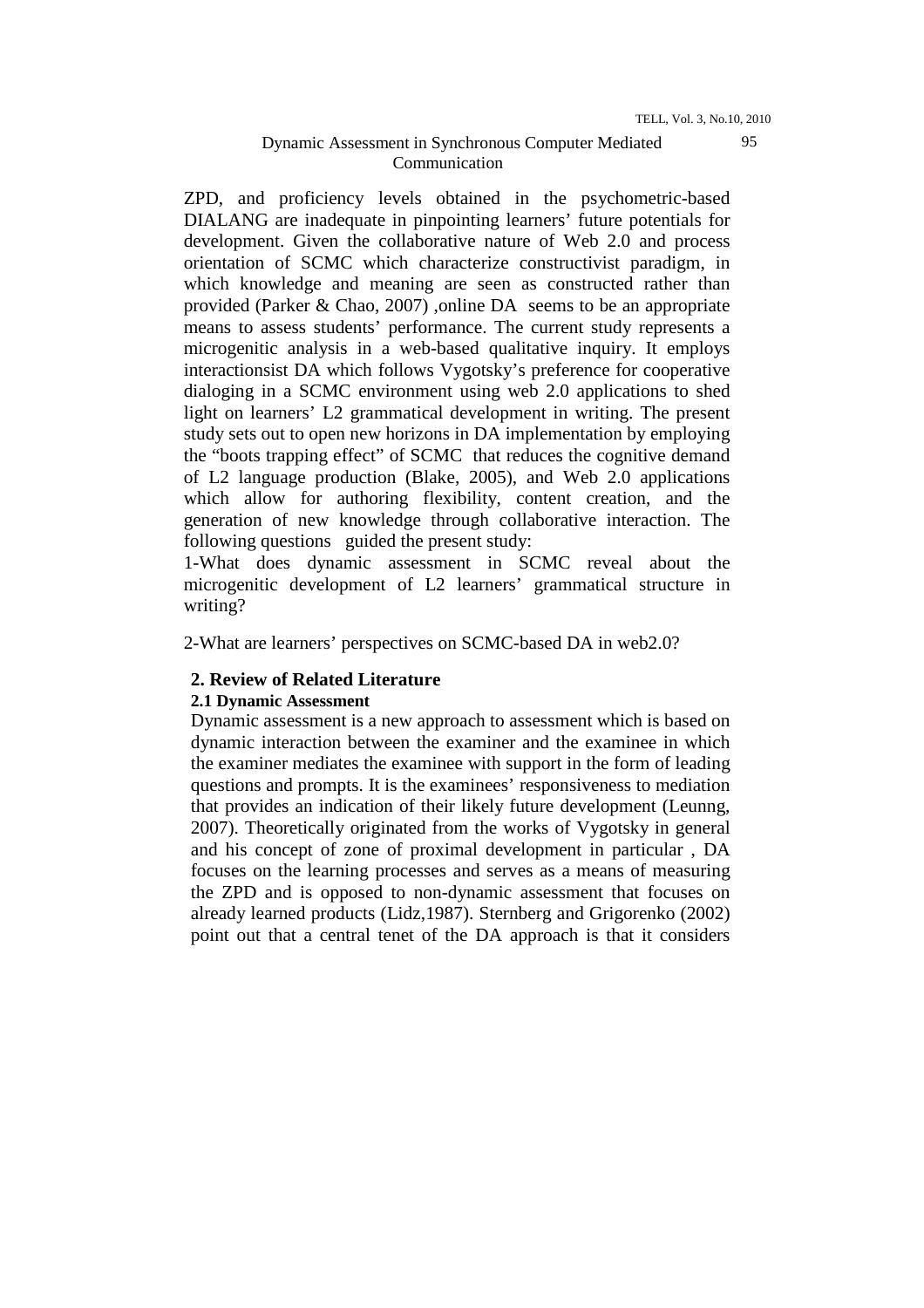# Birjandi- Ebadi 96

abilities to be "malleable and flexible rather than fixed" (p.1). DA is generally classified into two categories: interventionist and interactionist. Interventionist DA involves quantifiable prespecified assistance in the form of pretest/ intervention/post-test format and is oriented toward quantifiable psychometric measurement. interactionist DA, on the other hand, the qualitative interpretation of a person's learning potential is prioritized over measurement. Unlike interventional DA, which is well adapted to large-scale assessment, interactive DA is administrated individually in line with Vygotsky's concept of the zone of proximal development. The qualitatively oriented interactioist DA addresses learners' potentials for future development in a highly flexible way through individualised mediation.

 Most DA studies (Aljaafreh and Lantolf, 1994; Poehner, 2005; Summers, 2008; Ableeva, 2010) implemented the microgenetic method as the general analytical framework. The microgenetic method primarily concerns the reorganization and development of mediation over a relatively short span of time (Lantolf, 2000, p.3). Mitchell and Myles (1998) describe microgenesis 'a local, contextualized learning process that can sometimes be traced visibly in the course of talk between expert and novice.' (p.198). Wertsch defines it as 'a very shortterm longitudinal study' (1985, p.55).Gutierrez (2008) points out that microgenesis refers simultaneously to both the method and the object of study and she emphasizes that 'this conceptual duality makes microgenetic analysis a fruitful method to investigate learning (microgenesis) as it unfolds during interaction' (p. 2) .

 Aljaafreh and Lantolf (1994) advocated assessment practices that include learners' potential level of development in novice expert interaction. They examined potential level of development through a microgenetic analysis. Lantolf (2000) observes that interest in microgenetic growth lies in the reorganization and development of mediation over a relatively short span of time .To determine the microgenetic development in the learner's interlanguage, Aljaafreh and Lantolf developed a 5- level regulatory scale utilizing two principles: the frequency and the type of assistance regulated by what they called the mechanisms of effective help relating to intervention within the ZPD. This mechanism requires that assistance provided to learners be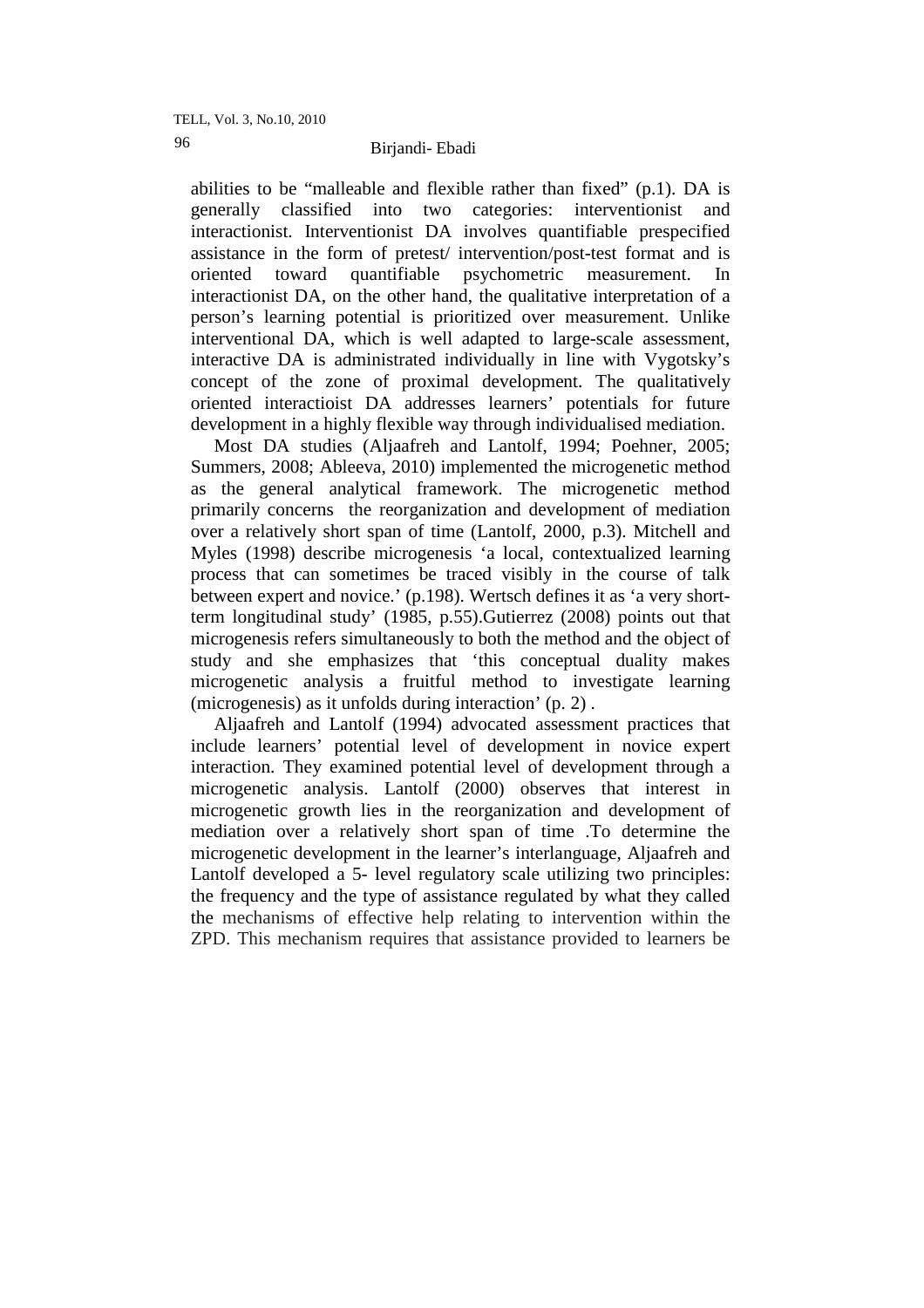graduated, contingent, dialogic and tailored to the learners' ZPD. According to Johnson (2004 cited in Oskoz, 2005), the principal theoretical assumption behind a scale using Aljaafreh and Lantolf's two principles of type and frequency of assistance is that "the more explicit assistance the candidate requires, the less advanced the candidate is in his or her potential development within the ZPD" (p. 186).

 The vast majority of interactionist DA research has been conducted in oral conversation in tightly bounded classroom context (Poehner, 2005; Summers, 2008; Ableeva, 2010). The possibility of applying interactionist DA to the newly developed Web 2.0 applications in SCMC as a ripe communicative context to observe students' potential level of development has not been explored in DA literature .

### **2.2 SCMC in Web 2.0**

Computer mediated communication (CMC) is divided into two basic modes including synchronous (SCMC) which occurs in real time and asynchronous (ACMC) offline communication capacity (Levy & Stockwell, 2006; Luppicini, 2007; Pfaffman, 2008). In SCMC, participants can have real-time interaction via chat rooms, instant messengers, or video conferencing. They can post typed messages which appear on the computer screen and can scroll back and forth to review shared content. Several beneficial features have been reported in the literature which make SCMC a useful medium for conducting collaborative interaction. Warschauer (1997) indicates that SCMC enables quick feedback in real time interaction, a new hybrid form of communication that brings speech and writing together and finally obviates time and space dependence. It has been claimed that the visual salience of text chat, the self-paced setting and more processing time in SCMC increase learner' opportunities to take notice of errors, and to pay attention to linguistic forms, which in turn results in an increased quantity and quality of learner output (Kern, 1995; Chun, 1994; Warschauer, 1996 ; Kern & Warschauer, 2000; Shekari & Tahririan, 2006).

 Sociocultural theory (SCT) as a theoretical framework has been increasingly applied to the studies of SCMC (Chapelle, 2001; Kern & Warschauer, 2000; Oskoz, 2005; Slabbery, 2000). It is believed that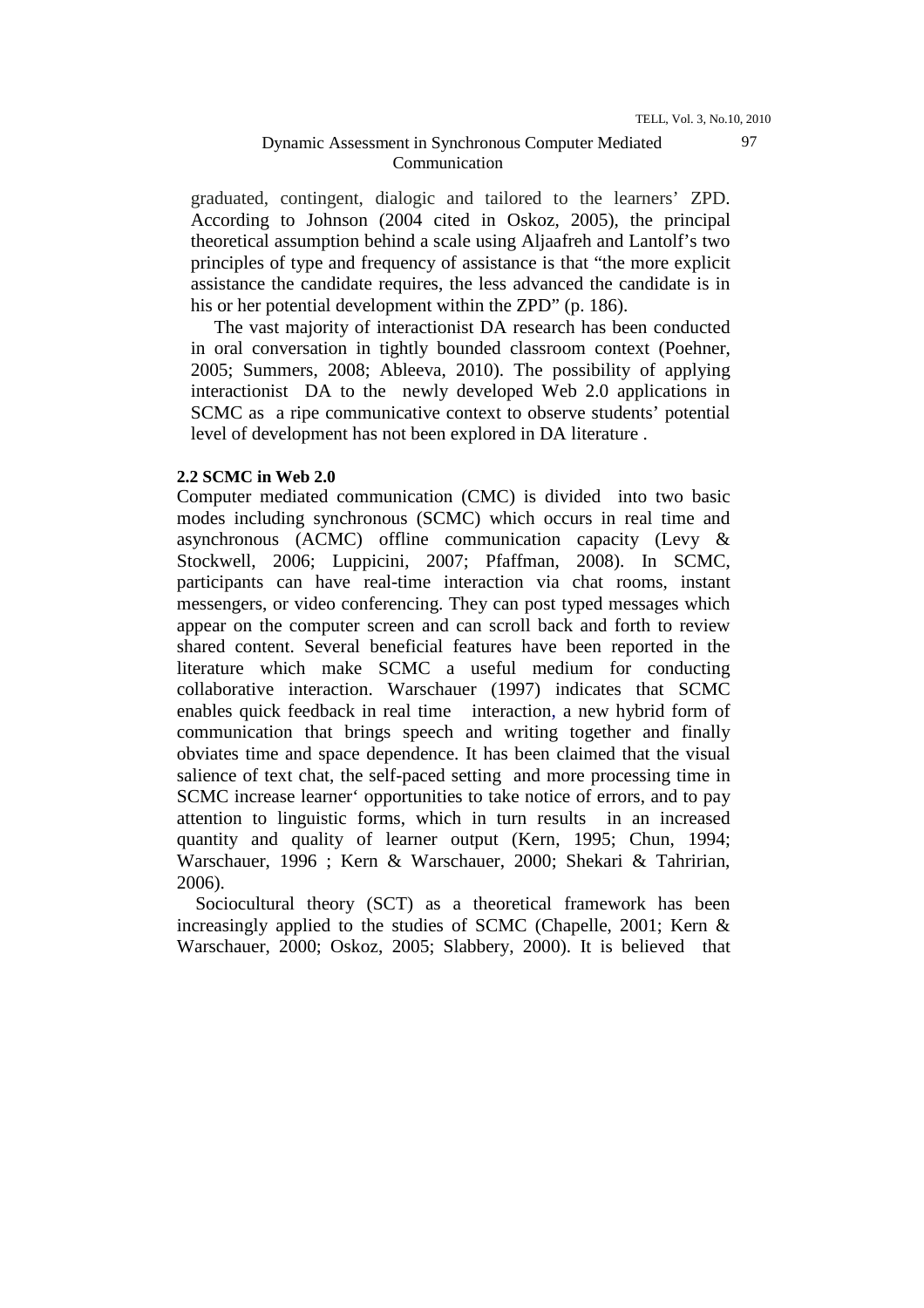multimodal SCMC (Thorne, 2008) - like all other human creations should be considered a cultural tool that mediates the transformation process from lowermental functions to the higher, cultural functions (Vygotsky, 1978). Nguyen (2008) points out that SCMC offers learners access to two types of mediators which develop their cognitive processes: technical tools and other human beings.

 SCMC evolved from the first generation of web which was characterized by information transfer and users' limited participation and publication into the second generation of web 2.0 that affords extensive collaboration in real –time interaction through multimodal discourse of online service providers such as Google wave, Skype, and Google talk. These platforms contribute significantly to collaborative interaction and social networking by integrating audio, video and text features to highly enrich the mediation process in DA.

 Web 2.0 as the second generation of web includes an increased user generated content, data and content sharing, collaborative effort, rich media content, complex social interactions together with the use of various web based software and applications. The interactive nature of web 2.0 and its collaborative applications is associated with the socialconstructivist view of learning in which knowledge and meaning are seen as constructed rather than provided (Parker & Chao, 2007).Web 2.0 applications foster interdependence between ideas, individuals, communities and information networks, supported by technology to use collective intelligence in rich and dynamic social environments, (McLoughlin & Lee, 2008). The highly enriched mediation in dynamic assessment through web 2.0-based SCMC contributes to the dialogic collaboration between learners and mediators which in turn results in learners' development beyond their current capabilities.

### **2.3 SCMC-Based Dynamic Assessment in Web 2.0**

The collaborative features of SCMC in web 2.0 result in collaborative construction of knowledge that creates a new manifestation of Vygotsky' notions of scaffolding in ZPD (Beauvois, 1997). The multimodal discourse of SCMC affords learners collaborative dialogue through hypermedia. Hypermedia is the "computerized way of representing the semantic network in human memory through its nodes and links" (Liu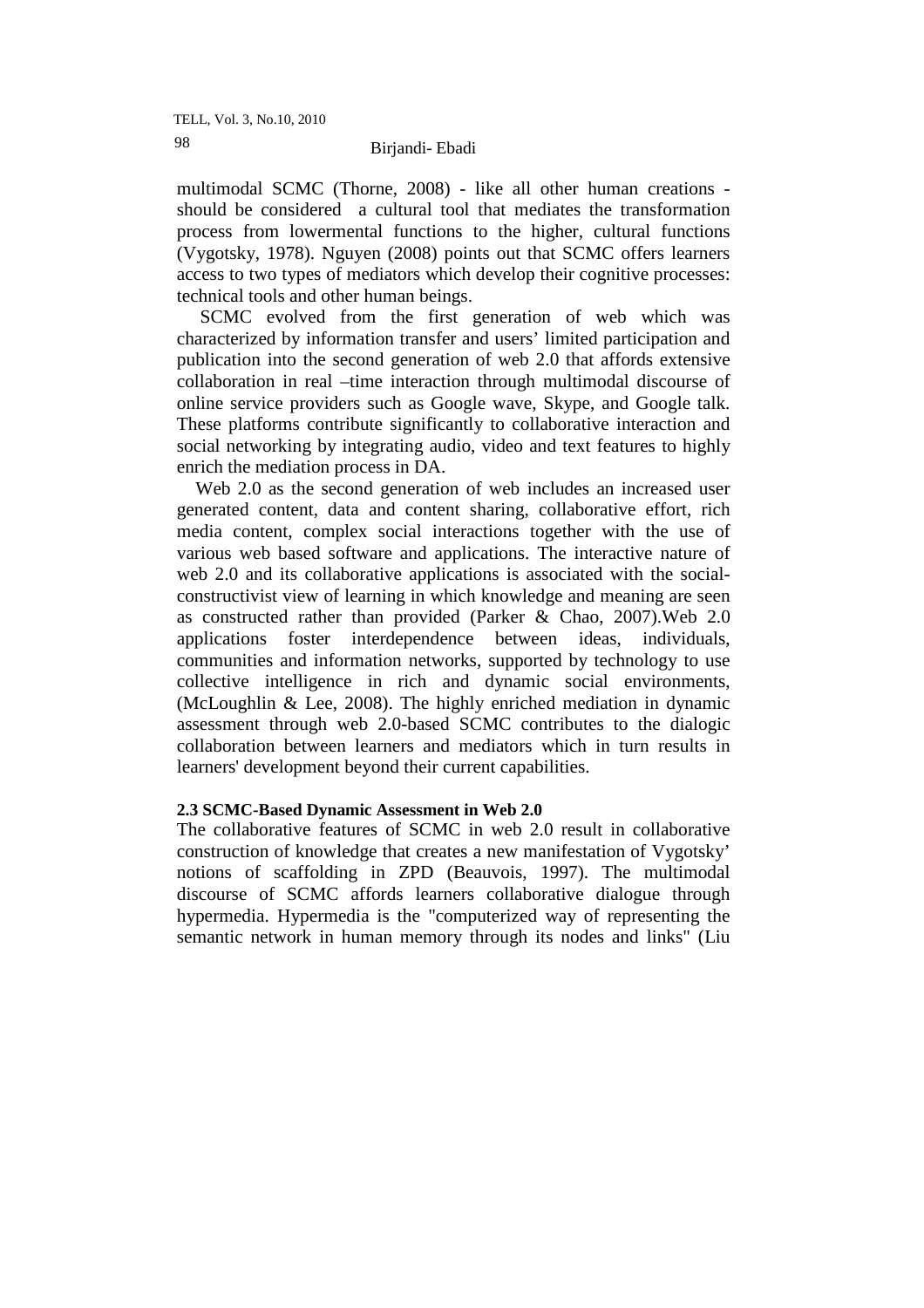and Reed, 1995, p.16). Slaberry (1996) asserts that hypermedia systems are assumed to foster higher order thinking skills and extend learners' zone of proximal development.

 There is a limited body of literature on dynamic assessment in SCMC within the SCT framework. We are only aware of research studies carried out by Oskoz (2005) and Salaberry (2000). Oskoz investigated how learners scaffolded each other in L2 Spanish chat sessions using Aljafreeh and Lantolf's (1994) pioneering regulatory scale. Oskoz (2005) argues that a shift in pedagogy from an individual product-based learning to cooperative process orientation demands new evaluation tools and new research agenda. DA, focusing on the process rather than on the product, presents itself as an alternative approach to assess students' performance in SCMC ( p.517) .In her inquiry into peer-to-peer mediation in online DA, Oskoz reaches the general conclusion that "it is possible to observe students' potential level of development in online chat" (p. 528).

 Focusing on the effects of text-based online chat on L2 development, Salaberry (2000) compared the language of four Spanish learners in an offline setting versus an online setting. Salaberry claims that SCMC is more effective for development of Spanish morphosyntax. He found that the process of scaffolding and morphosyntactic developments were more evident in the online setting. Salaberry concludes that SCMC discourse may represent a pedagogically sound environment for L2 development. In the previous studies on L2 DA in SCMC, mediation in enrichment program which is one of the basic principles of Feurestian's mediated learning experience (MLE) and a cornerstone of DA, was carried out only in spoken form. The present study combines both written and spoken forms for mediation using the privileges of multimodal discourse of the collaborative web 2.0 and SCMC features of increased processing and planning time, slower pace of conversation and enduring interaction (Payne & Whitney, 2002).

### **3. Methodology**

Following an SCT-based DA framework, this study gives priority to a qualitative approach which is best suited to the ZPD concept. Many SCT researchers advise basing the assessment of the ZPD on qualitative evaluation in order to shed more light on learners' development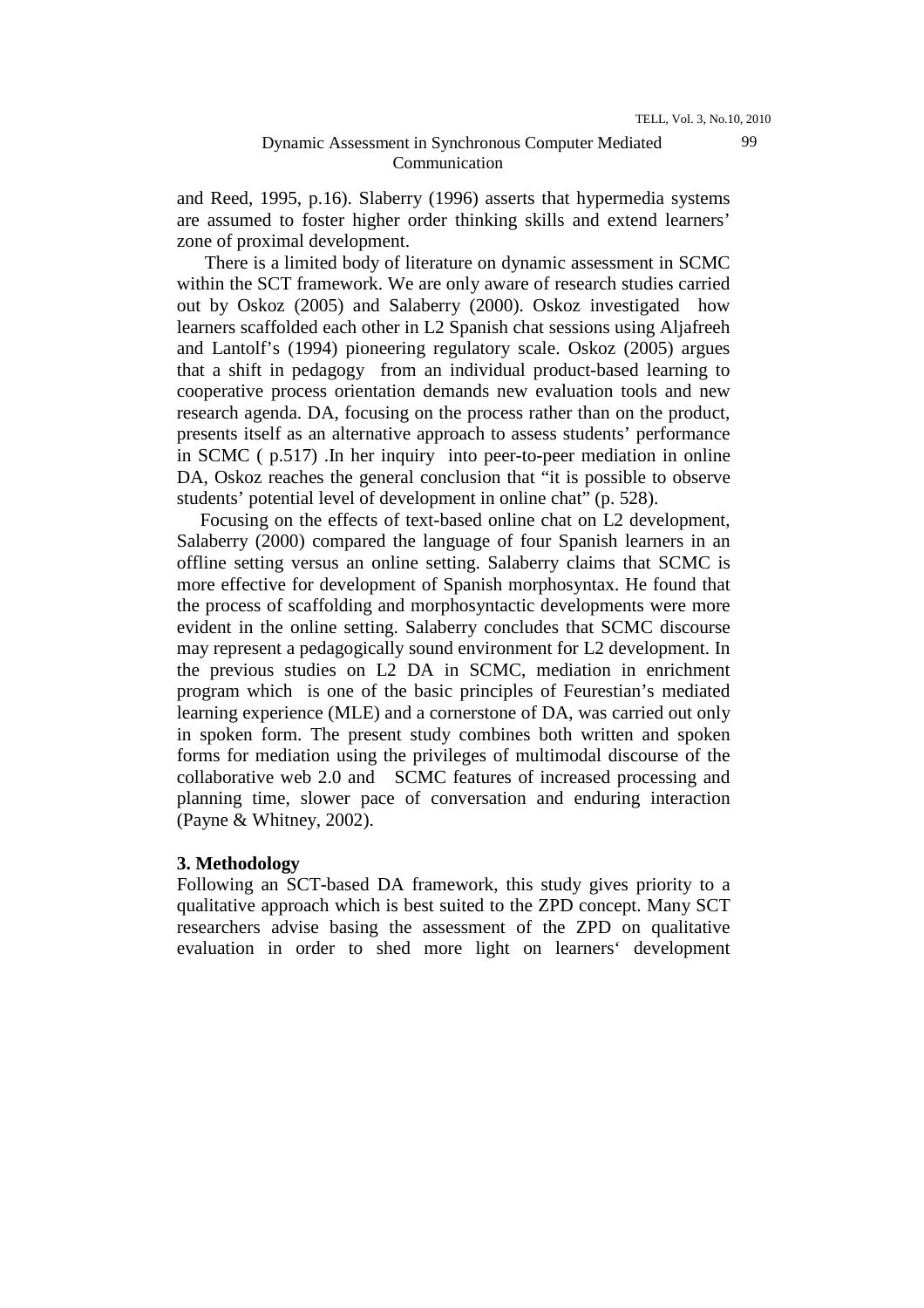(e.g.Minick, 1987; Lantolf and Thorne, 2006, Summers, 2008; Ableeva, 2010). Summers (2008) believes that, the underlying beliefs as set forth in SCT and DA reject the binary interpretation of data. Following the ideas of Smagorinsky (1995), he believes that when one tries to control for research effects by minimizing the role of the researcher or research tools, the belief that cognitive development is created in the interpsychological realm is abandoned. In the present study a qualitative approach is applied to interpret the data obtained during the interactionist DA sessions and transfer tasks. Based on these premises, the study implements the microgenetic method as the general analytical framework. Microgenisis as the object and method of inquiry is particularly suitable for the present study because it allows for the tracking of learners' development over a certain period of time. Moreover, it is highly compatible with collaborative web 2,0 technology and process-based SCMC that offer tracking systems to digitally record learners' microgenitic development of L2 grammatical structure over a three-month period .

# **3 .1 Participants**

The participants in the study were two female Iranian university students who were selected through the following stages: First, the purpose of the study was briefly explained at the outset to the interested university students, it was clarified that the final selection of participants would be largely based on their having access to broadband internet at home. Second, interested students were asked to fill out web literacy questionnaire adapted from Hedayati (2005) (see appendix A) in both English and Farsi posted to their emails .Following a sociocultural perspective, it was expected that the data elicited through questionnaire and participants' profiles (see appendix B) would provide insights into learners' L2 learning and web literacy history that would allow better organization of the experimental stage of the study. Third, the volunteered participants were invited to download the web-based diagnostic test of DIALANG which is free and available at www.dialang.org . In DIALANG, the Common European Framework of Reference – CEFR (Council of Europe, 2001) – is the basis for the test framework and part of the specifications. Test results are reported on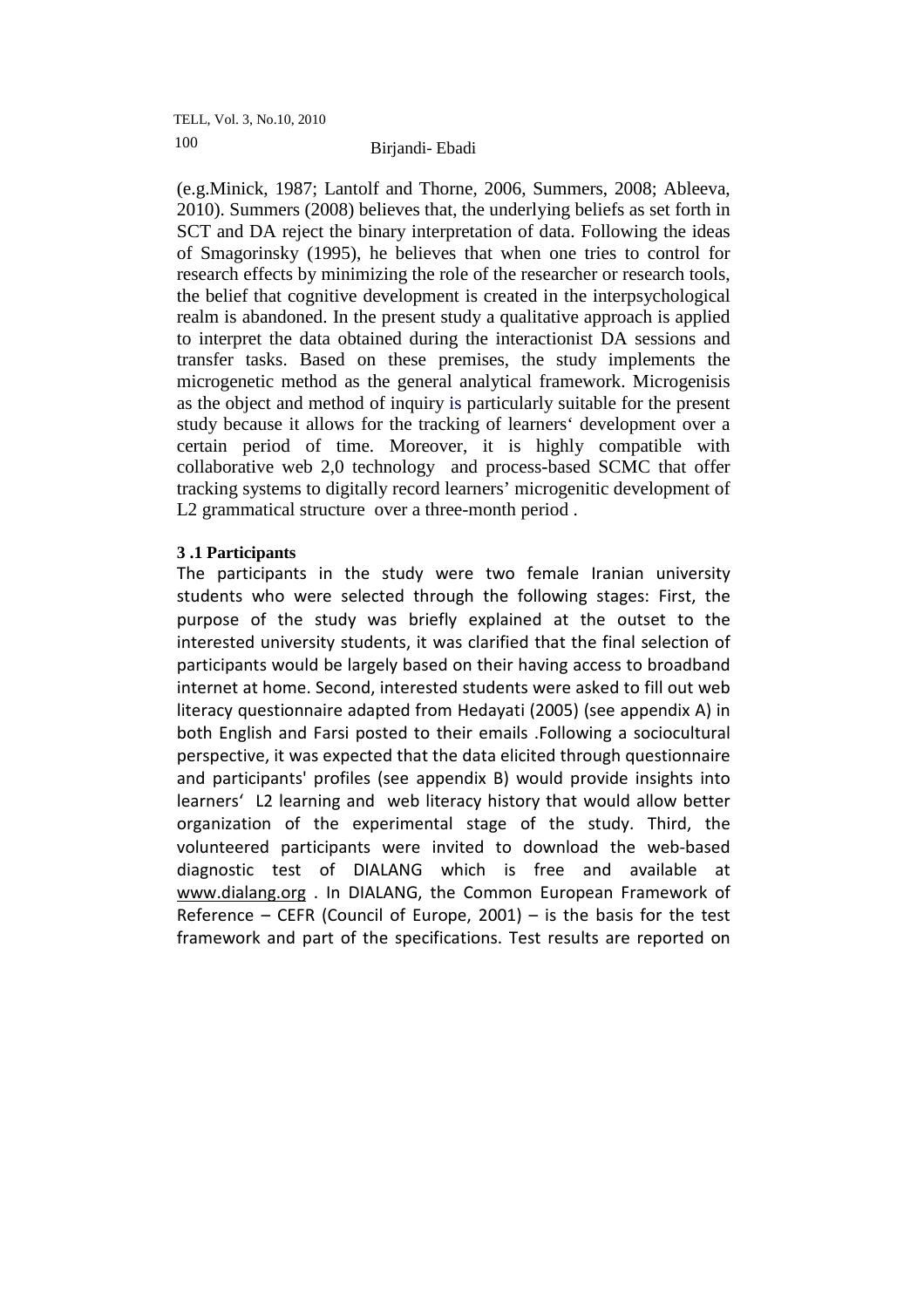the six levels of the CEFR scale, which ranges from A1 (the lowest level) to C2 (the highest level). They were required to take the structure section of the test and email the results to the researchers. On the basis of DIALANG proficiency levels two female students at A1 level were selected for later comparison for the degree of responsiveness to mediation. The reported diagnostic feedback was incorporated into the structuring of the enrichment program in SCMC-based ineractionist DA. The selected participants had one-to-one individual weekly DA sessions with one of the researchers as mediator that lasted forty minutes on writing assignments in Google Wave (GW) and Skype for a period of three months.

### **3.2 Context of the Study**

After an analysis of various web 2.0 applications available online, the researchers selected the newly released Google Wave (GW) and Skype mainly for ease of use and allowing students to enjoy a wide array of collaborative tools such as highlighting and sticky notes in real time . Unlike other SCMC platforms, Google Wave allows access to immediate and live unfolding of the students' writings in real time, i.e. as they write, their drafts are shared on both screens. It also provides students with the opportunity to revise their drafts even after sharing them with their partners while their revisions are automatically tracked by the embedded playback application in GW. Playback lets the researcher slide through the history of the wave to see how it has changed over its history for later microgeitic analysis of development of the target structures.GW also provides enough time for mediators to plan tailored mediation to the learners' ZPD by monitoring their drafts as they type in GW.

 The choice of SCMC in web 2.0 as the context of the study was largely motivated by the conception that the ZPD is not restricted to the individual's internal symbol systems alone, but includes the tools in a social context through which learners mediate thought and activity. Wertsch (1991) asserts that the mind "extends beyond the skin" (p. 14); that is, it is socially distributed and is a function of activity involving cultural tools ( Smagorinsky, 1995, p .197).

To ensure that students are acquainted with the features of Skype and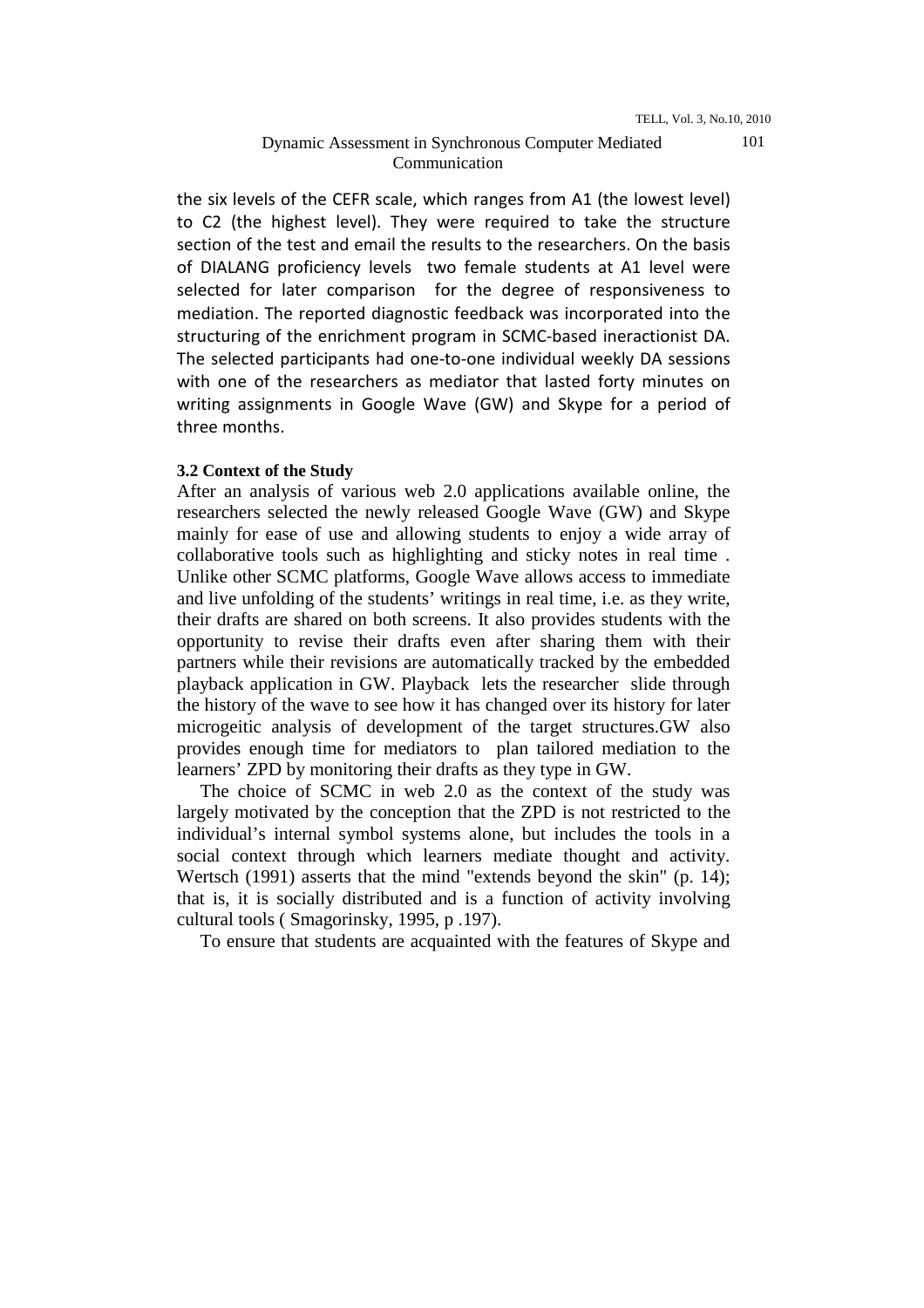GW, the researchers took them to the university's IT centre at the beginning of the study for training in the use of the online communication tools. The data collection procedures formally started when the learners felt comfortable navigating these learning environments.

# **3.3 Data Collection Procedures**

Data collection consisted of the following phases: Firstly, participants in the study were prompted to write a short paragraph focusing on problematic grammatical structures reported on the diagnostic feedback of DIALANG structure section. After analyzing the data , the researchers decided to focus on the development of modal verbs because they were difficult for both participants in the study. To ensure that learners received sufficient opportunity to focus on target forms they were engaged in different kinds of writing prompts through picture stories to be incorporated into their paragraph writing. The writing tasks were the same for both participants, but the follow up mediation was on individualized basis. In the second phase, students and the mediator worked together through the enrichment program using regulatory scale (table 1) that emerged out of the researchers' mediation with different students in their private conversation classes over Skype. Lantolf and Thorne (2006 p. 19) define mediation as "the observation that human beings do not act directly on the world-rather their activities are mediated by symbolic artifacts." Mediation is the process by which other-regulated activities are transformed into self-regulated ones. It is mediation that causes cognitive development.

 The mediation in the enrichment program started with the most implicit contingent help in regulatory scale (level 0), what Aljaafreh and Lantolf (1994)called collaborative frame, i.e. the experts' mere online dialogic presence that triggers correction on the part of learners which represents the minimal level assistance available to the learners in the ZPD. It continued with written prompts using web 2.0 facilities of highlighting and sticky notes offered in GW(levels 1 to 4) and finalized with the most explicit spoken prompt (level 5) via Skype's audio chatting .See (table 1)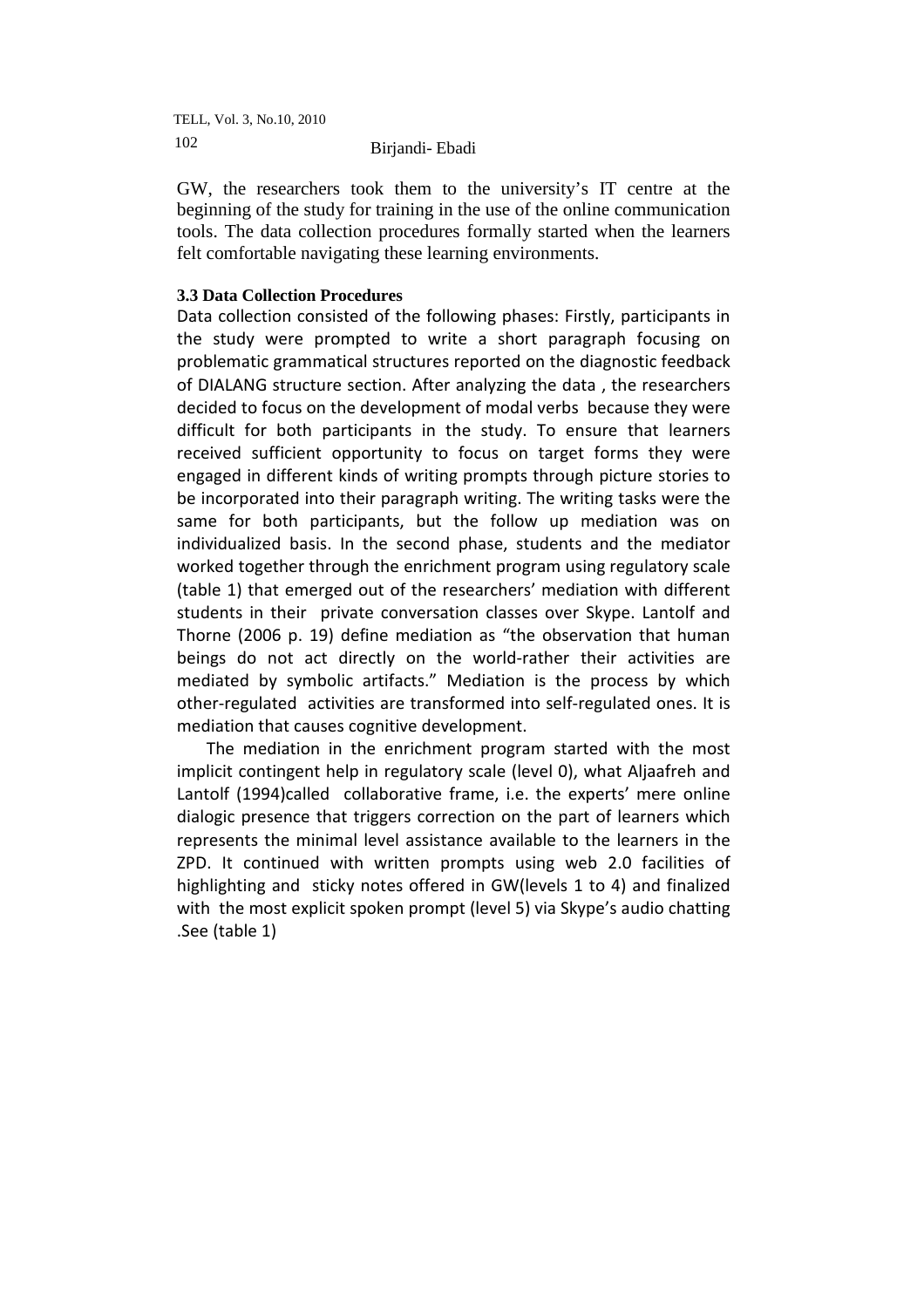# Dynamic Assessment in Synchronous Computer Mediated Communication

| Level          | Type                                                                                        | Explanation                                                                                                   |  |  |
|----------------|---------------------------------------------------------------------------------------------|---------------------------------------------------------------------------------------------------------------|--|--|
| $\Omega$       | Collaborative frame                                                                         | The experts' mere online dialogic presence                                                                    |  |  |
|                | Yellow highlighting                                                                         | Yellow highlighting of the erroneous sentence                                                                 |  |  |
| $\overline{2}$ | Red highlighting<br>Red highlighting of particular erroneous<br>section within the sentence |                                                                                                               |  |  |
| 3              | Using sticky notes for sharing<br>web links                                                 | Using sticky notes consisting of related web<br>links to target structure tutorials available<br>online       |  |  |
| $\overline{4}$ | Choice offering through sticky<br>notes                                                     | Offering choices through sticky notes to raise<br>the learners' awareness on the target forms,                |  |  |
| 5              | Oral explanation and<br>exemplification                                                     | The explanation and exemplification of form<br>orally presented to the learners via Skyps'<br>audio chatting. |  |  |

**Table 1:** Web 2.0 Regulatory Scale of Mediation from Implicit to Explicit Assistance

 The enrichment program in the current study is based on the principles of interactionist DA in which the mediation emerges out of the cooperative dialoguing between the mediator and the learners; there are no a priori categories of mediation or hierarchies of prompts (Poehner, 2005). The regulatory scale in the present study is used flexibly just as a framework for the strategic behavior of the mediator. It is not meant to be prescriptive or to be generalized for ZPD interactions in other contexts.

 In the final phase of data collection, interviews were conducted with students on the learners' perspectives on the whole process of online DA in SCMC. The semi- structured oral interviews (See appendix C for questions) were conducted by the researchers in L1 and lasted approximately forty minutes for each subject. The purpose of these interviews was to provide an opportunity for the participants to discuss their perspectives on online DA in SCMC. These interviews also provided the researcher with an opportunity to member check which is considered a step to establish trustworthiness in qualitative research (Merriam, 1997).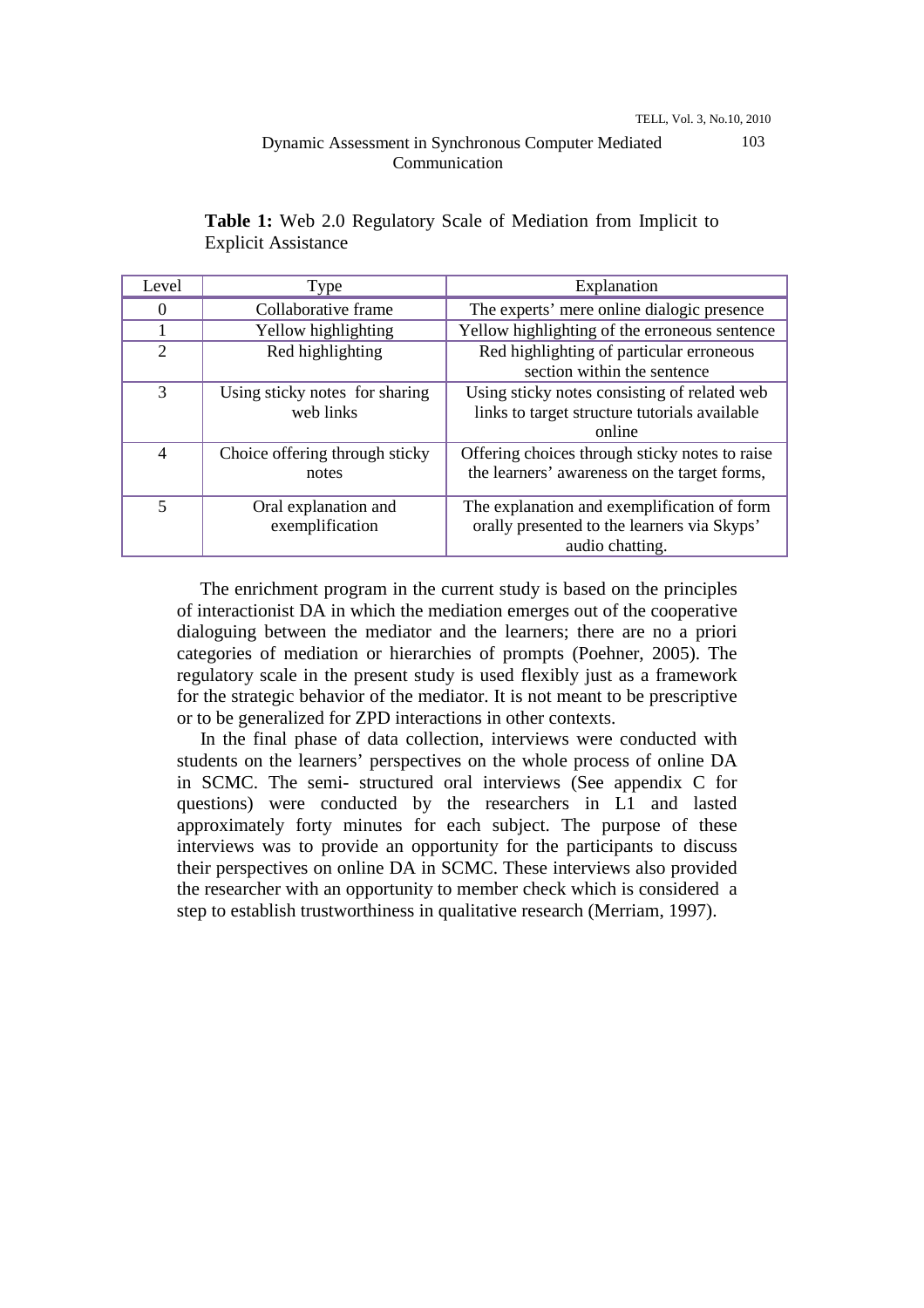To evaluate mediation within the ZPD, Aljaafreh and Lantolf (1994) developed five transitional levels of mediation strategies to track learners' microgenetic development from other-regulated to self-regulated performance within DA sessions and transfer tasks. The five levels of strategy intervention have been implemented in Oskoz's (2005) study to assess learners' language development (Table 2 highlights the main points of each level. Following Aljaafreh and Lantolf's (1994 ) study,the criterion to represent microgenetic development in the present study was determined by the 'quality' and 'frequency' of help provided through mediation as the learners moved through ZPD in five transition levels(see table 2) toward the control over target structures. (Aljaafreh and Lantolf ,1994,p.470)

Table 2: Levels of internalization from other-regulation to selfregulation functioning Level description Adapted from Ohta (2000)

| Level 1                                                              |  |  |  |
|----------------------------------------------------------------------|--|--|--|
| The learner is unable to notice or correct the error, even with      |  |  |  |
| intervention.                                                        |  |  |  |
| Level 2                                                              |  |  |  |
| The learner is able to notice the error, but cannot correct it, even |  |  |  |
| with intervention, requiring explicit help.                          |  |  |  |
| Level 3                                                              |  |  |  |
| The learner is able to notice and correct the error, but only with   |  |  |  |
| assistance. The learner understands the assistance and is able to    |  |  |  |
| incorporate the feedback offered.                                    |  |  |  |
| Level 4                                                              |  |  |  |
| The learner notices and corrects an error with minimal or no         |  |  |  |
| obvious feedback and begins to assume full responsibility for        |  |  |  |
| error correction. However, the structure is not yet fully            |  |  |  |
| internalized since the learner often produces the target form        |  |  |  |
| incorrectly. The learner may even reject feedback when               |  |  |  |
| unsolicited.                                                         |  |  |  |
| Level 5                                                              |  |  |  |
| The learner becomes more consistent in using the target structure    |  |  |  |
| correctly in all contexts. The learner is fully able to notice and   |  |  |  |
| correct his/her own errors without intervention.                     |  |  |  |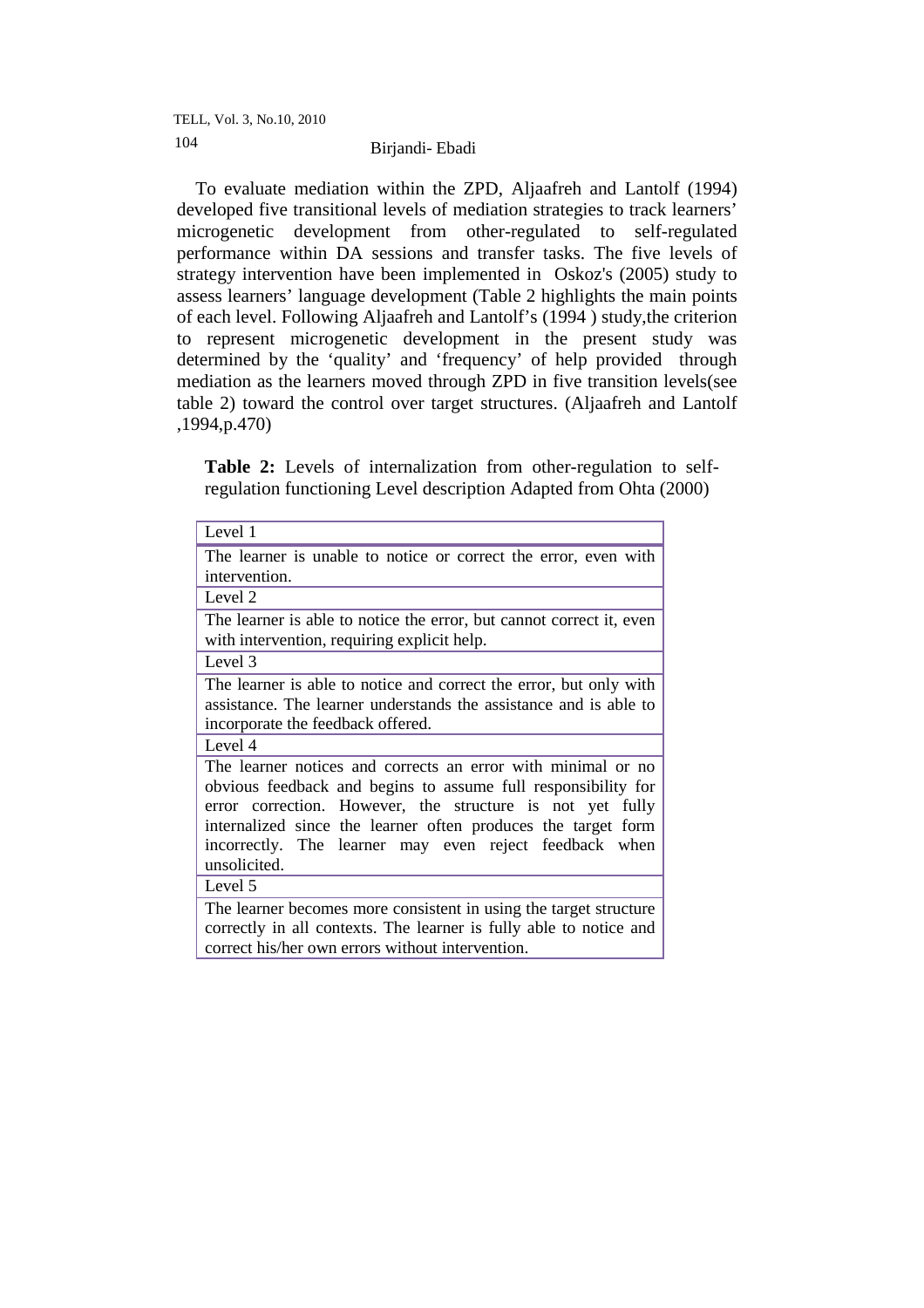## Dynamic Assessment in Synchronous Computer Mediated Communication

## **4. Data analysis**

Poehner (2008) argues that shifting our understanding of assessment from a criterion-referenced or norm-referenced perspective to a developmentreferenced perspective prioritizes development over psychometric concerns. This new goal requires a new qualitative concerns for data analysis, such as trustworthiness, triangulation and thick description. Summers (2008) asserts that the ability to trust research is of paramount importance. To establish trustworthiness in a study triangulation is used which involves using multiple data sources in order to gain a more comprehensive understanding of the case (Patton, 2002). In the present study, trustworthiness is ensured by the use of data triangulation. Online DA mediation sessions and transfer tasks between students and mediators were recorded. These recordings were analyzed for emergent microgentic development of target structures. Moreover, these analyses are supplemented with questionnaires and follow up interviews with students .The external validity was enhanced by offering thick and rich description of the research context and participants through recorded mediation sessions, questionnaires and interviews with the participants.

 According to Darhower (2002) data reduction is necessary to maintain consistent and systematic data analysis. Reduction is achieved by the selection of language related episodes. Swain (2001) described language related episode (LRE) as ''any part of a dialogue where students talk about the language they are producing, question their language use, or other- or self-correct their language production" (p. 287). Research has shown that LREs as mini dialogues in which learners ask or talk about language, or explicitly or implicitly question their own language use or that of others represent language learning in progress and therefore are the site of language learning (Swain & Lapkin, 1998; Swain, 1998). LREs contain linguistic problems that provide a record of the observation of moment-by-moment mediation within the ZPD. In the present study instances of dialogic engagement during DA sessions and transfer tasks in LREs are the unit of analysis. The researchers looked for some signs of development in the use of the target forms in each SCMC-based interactionist DA session which lasted for approximately 40 minutes to determine the learners potentials and their capacity to self regulate their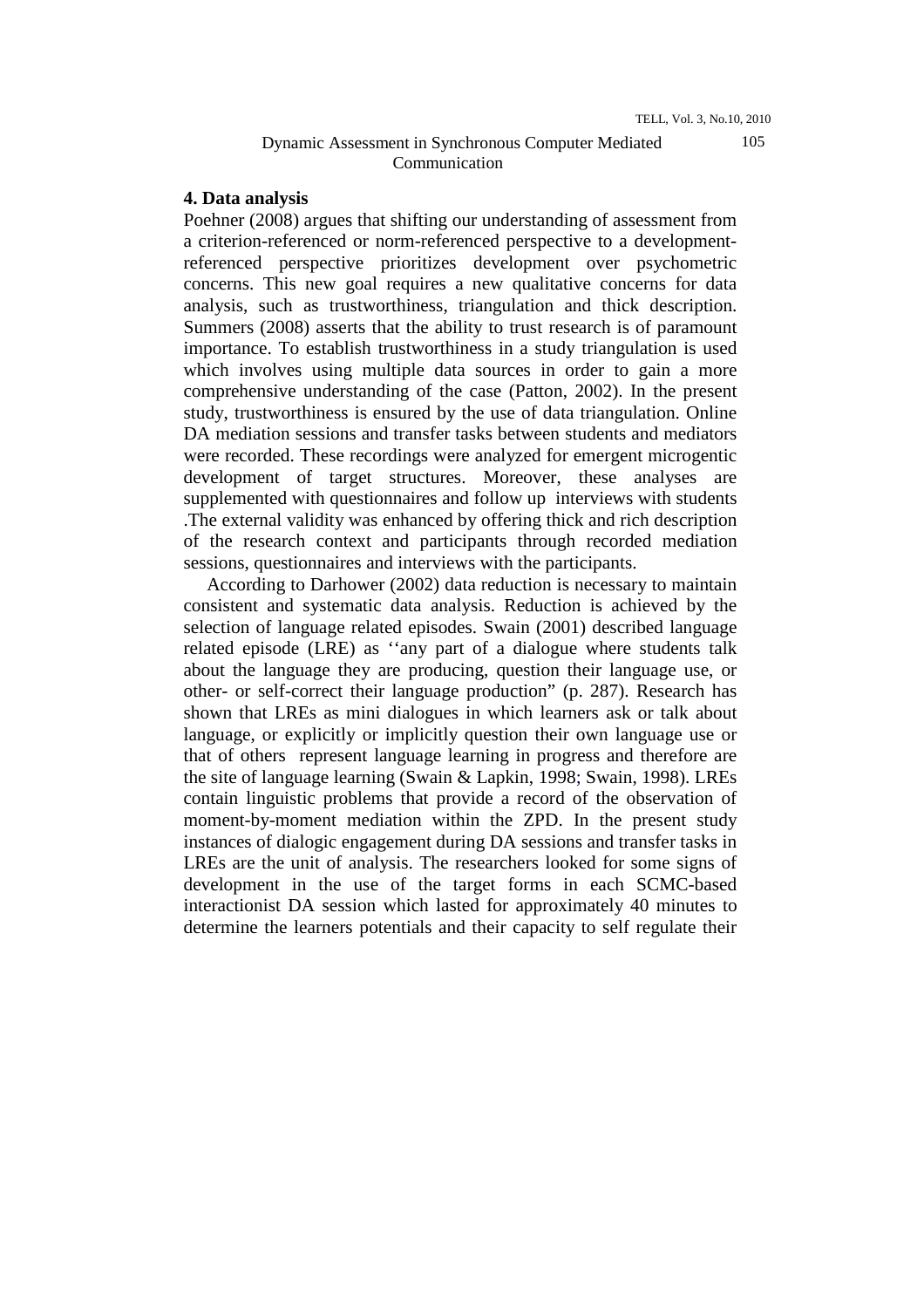performance while engaging in DA sessions and more challenging transfer tasks.

# **4.1 Language Related Episodes (LREs)**

The first language related episode (LRE) was taken from an interaction between the researcher (R) and Student 1(S1) as they worked together to evaluate and revise a sample of her writing. In the following excerpt, she produced the sentence "\*when I came to the airport, I could asked the taxi driver," and the researcher offered assistance as the student attempted to overcome the modal+ tense problem in the following online mediation.

# **Episode A Session 1( S1 )**

S1. When I came to the airport, I could asked the taxi driver.... (Level 1)

R. Highlighted the erroneous sentence in yellow.

S1. When I came to the airport, I could asked the taxi driver... (Level 2)

|                                                                                     | Follow this link:       |  |
|-------------------------------------------------------------------------------------|-------------------------|--|
| R. Highlighted the target structure error to zoom in.                               | http://www.englishpage. |  |
| S1. When I came to the airport, I can asked the taxi driver com/modals/modal intro. |                         |  |

R. Provided web links on target structure lessons available online

through sticky notes.

| S1. When I came to the airport, I couldn't asked the taxi driver(Level  |                          |  |  |
|-------------------------------------------------------------------------|--------------------------|--|--|
| 4)                                                                      | Which one is correct?    |  |  |
| R. Offered choices through sticky notes.                                | Could ask or could asked |  |  |
| S1. When I came to the airport, I could asked the taxi driver (Level 5) |                          |  |  |

R. Explained and exemplified the target structure orally over Skype.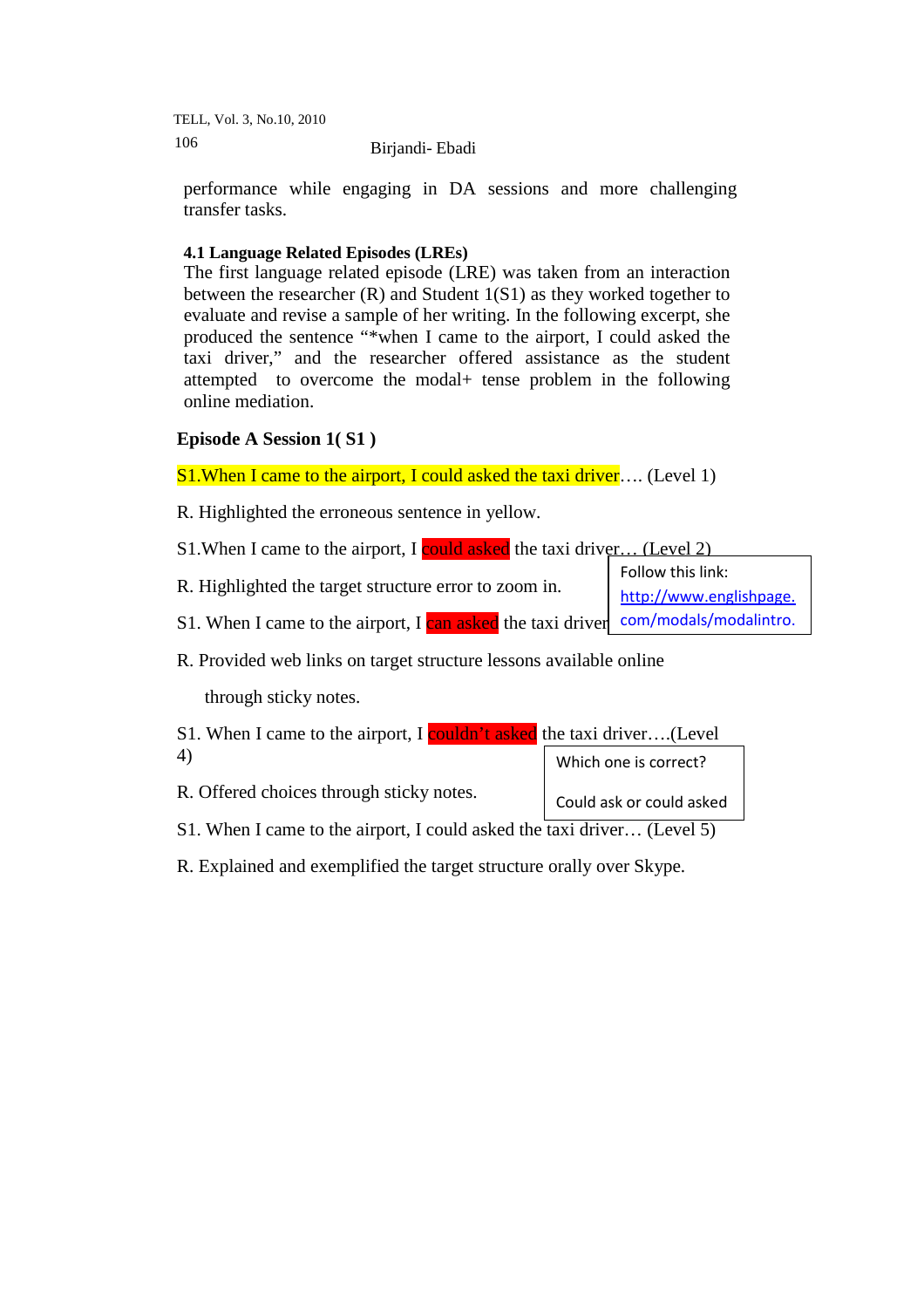## Dynamic Assessment in Synchronous Computer Mediated Communication

 This episode represented the mediation between researcher and S1 on modals in which he had to provide the learner with all sorts of implicit and explicit help covering all the levels of assistance from the level 1(the most implicit) to level 5(the most explicit) in the regulatory scale (See table 1).The data in this excerpt revealed that the learner was unresponsive to mediation on this structure and consequently in level1 of internalization of assistance which is characterized by the learners' lack of ability to notice or correct the error, even with intervention. (See table 2). Her repeated failure to grasp the target structure through mediation gave the researcher better understanding of her potential level of development because as Vygotsky (1978) points out, we often learn more about how a cognitive system operates when we observe it under conditions of failure and breakdown than when we observe the system functioning smoothly.

# **Episode B Session 3 ( S1 )**

S1.I have a sister that she could speaks English and French. (Level 1)

R. Highlighted the erroneous sentence in yellow.

S1.I had a sister that she could speaks English and French. (Level 2)

R. Highlighted the target structure error to zoom in

- S1. 1.I had a sister that she could speaks English and French.(level 3)
- R. Provided web links on target structure lessons available online

through sticky notes

S1.I had a sister that she could speak English and French.

Follow this link: http://www.englishpage. com/modals/modalintro.

Good, Bravo

 Two weeks later, in episode B during session 3 the same problem occurred with S1. Once again, the mediator attempted to help the learner overcome the difficulty. This time, however, the learner reacted positively to less explicit assistance, and she was partially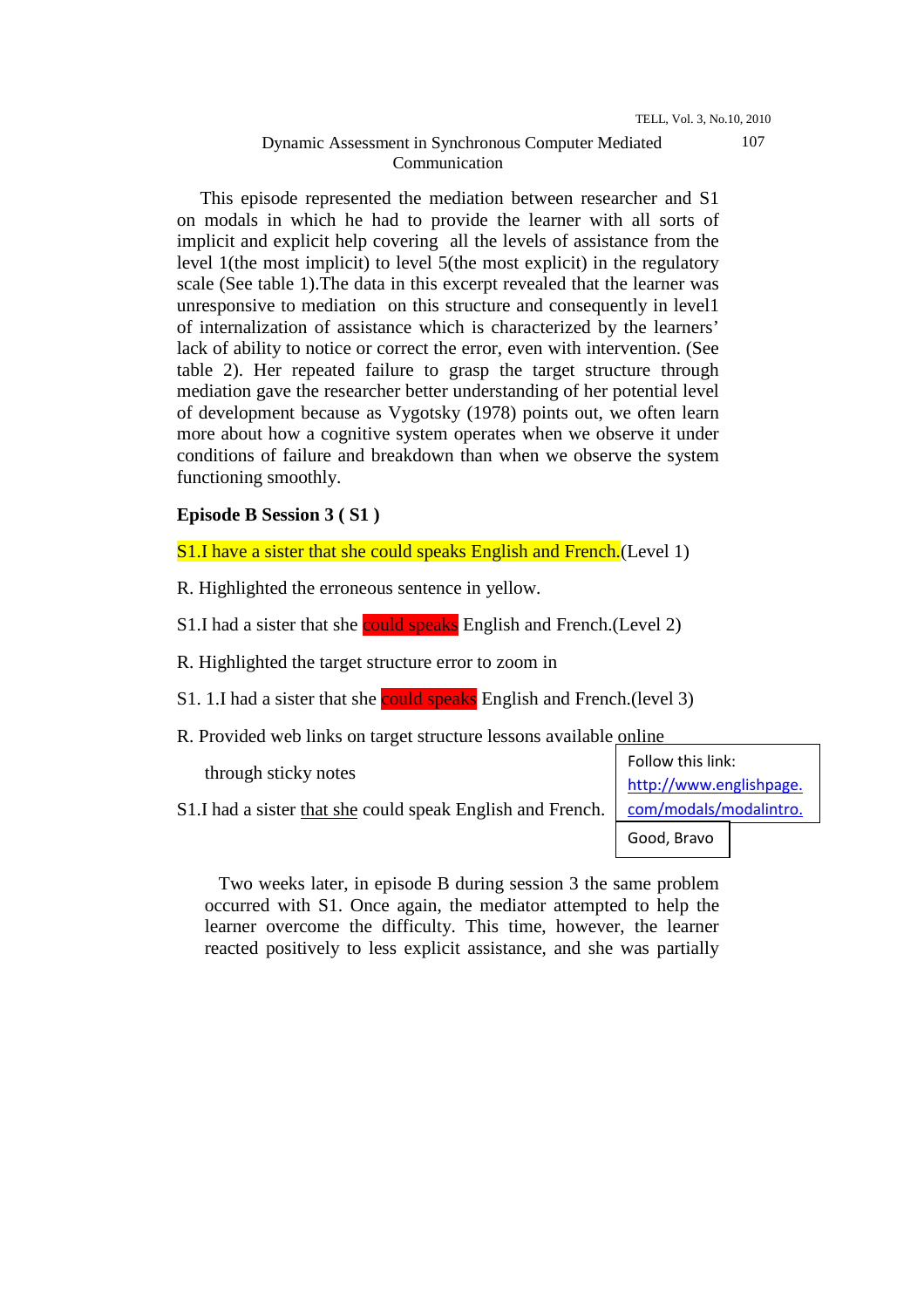responsive to mediation. It appears then that the learner's level of understanding had changed between the first and third sessions. In both cases, she was unable to control the structures independently and asked the researcher to help. However, the frequency and type of help offered changed. In other words, she basically showed signs of development in her ZPD in the second session by responding to less explicit help. The learner clearly moved up in her ZPD to level 3 of internalization of assistance in which she was able to notice and correct the error, but only with assistance from the mediator. Although the learner managed to produce the target structure correctly in the last sentence in mediation, the underlined faulty relative clause was not dealt with explicitly as it was not the main focus of the study. This raises the question of how to develop contingency plans to deal with the unexpected problems that occur through mediation.The above excerpt demonstrated microgenitic development of the learner from intermental to intramental plane. Unlike DA, in psychometric-based NDA, only the learner's independent performance based on zone of actual development (ZAD) would have been looked at, and this development would probably not have been visible.

# **Episode C Session 2 (S2)**

### S2. It is because she can speaks different language. (Level 1)

R. Highlighted the erroneous sentence in yellow.

S2. It is because she could speaks different language. (Level 2)

- R. Highlighted the target structure error to zoom in
- S2.It is because she could speak different language.( Level 3)

R. Provided web links on target structure lessons available online

through sticky notes

S2. It is because she can speak a different language.

Good, Bravo

Follow this link: http://www.en glishpage.com/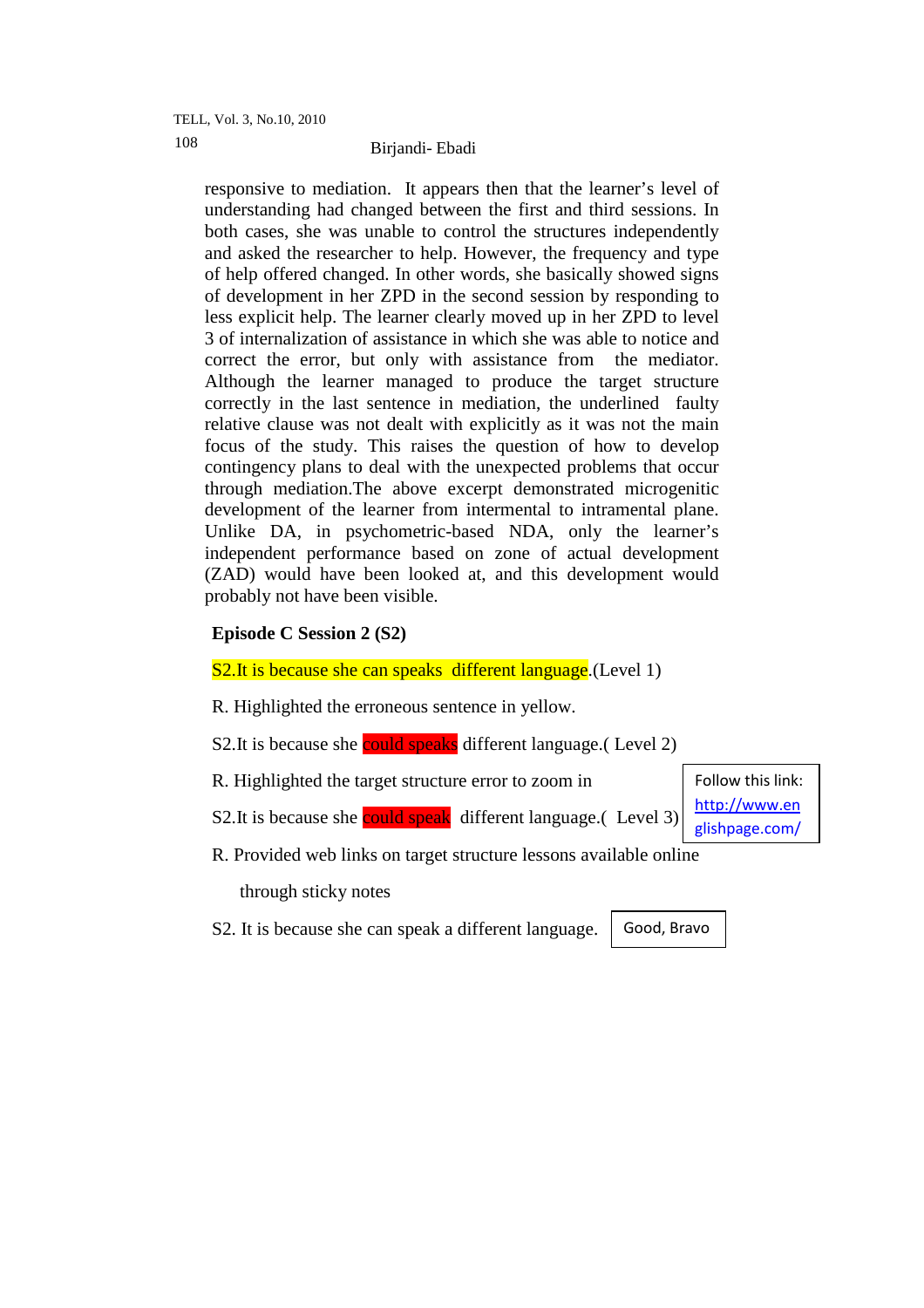## Dynamic Assessment in Synchronous Computer Mediated Communication

 The data emerged in this episode demonstrated that the second student (S2) was more responsive to mediation than S1. She could notice the erroneous section requiring less explicit assistance and corrected the error through the online modal tutorial link provided in the sticky notes of level 3 of regulatory scale. Aljaferah and Lantolf (1994) argue that a learner who is able to produce a particular structure in response to more implicit forms of regulation is developmentally more advanced than one who needs more explicit and direct feedback for the same structure .The data evidenced that S2 could take responsibility for her autonomous learning by exploring the link provided. She was able to notice and incorporate the assistance which characterizes level 3 of internalization of assistance in ZPD.

### **Episode D Session 4 (S2)**

S2.I lived with my brother and I couldn't to be happy in the house. (Level 1)

R. Highlighted the erroneous sentence in yellow.

S2.I lived with my brother and I couldn't to be happy in the house. (Level 2)

R. Highlighted the target structure error to zoom in

S2.I lived with my brother and I couldn't be happy in the house.

Good, Bravo

 Three weeks later in episode D, the researcher traced an error in S2's writing on the same modal problem. As soon as the mediator highlighted the erroneous section in red, S2 corrected the error instantly. As a matter of fact what she needed for self-regulation was just a second chance with much less explicit assistance. The data highlighted the fact that S2 actually moved up to level 4 of internalization of assistance in which she noticed and corrected the error with minimal or no obvious feedback assistance. However,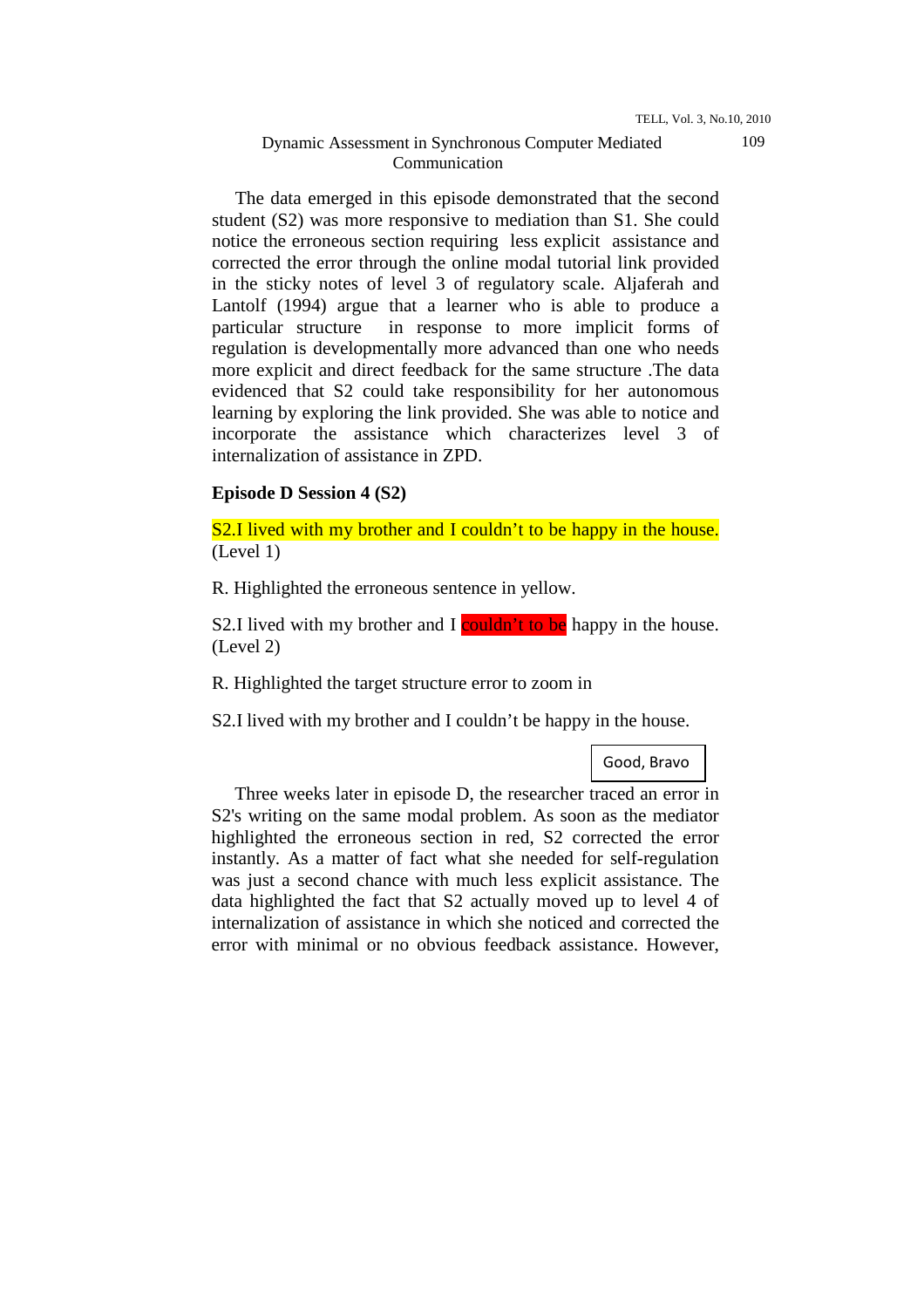# Birjandi- Ebadi 110

the structure was not yet fully internalized at this stage since the learner sometimes produced the target form incorrectly in her writing. In order to investigate the internalization of the assistance provided in enrichment program, the researcher decided to take mediation into the new level of transfer tasks or what Pohner (2007) called transcendence activities .

 Pohener (2007) points out that in DA, generalizations to hypothetical situations are replaced with concrete transcendence (TR) activities in which mediators and learners collaboratively carry out new tasks, with prior interactions serving as a point of departure. In session 5 both learners were asked to write a composition about the things that they couldn't do in the past but they can do now as a kind of transcendence to find out to what extent the learners were able to generalize their understanding of the target structure to new and more challenging tasks. Tracing the same modal + main verb construction in transcendence writings for both learners revealed evidence of microgenitic development. In addition to differences that emerged in DA sessions between the learners in their levels of internalization, a new set of difference surfaced in dialogic collaboration during transcendence. Although S2 gained a firm grasp of the construction and demonstrated the highest level of internalization of assistance using target structure independently and with more consistency in TR, S1 experienced some backsliding and needed more mediation to higher levels of self-regulation. Vygotsky (1978) argues that both progressive and regressive moves are viewed as two legitimate sides of the L2 development within the ZPD. It should be reminded that these two crucial stages of DA and TR are neglected in traditional assessment.

# **5. Discussion and Pedagogical Implications**

The present study attempted to exploit the multimodal discourse of web 2.0 in conducting one-to-one interactionist DA by employing the "boots trapping effect" of SCMC that reduces the cognitive demand of L2 language production (Blake 2005), and Web 2.0 applications which provide for authoring flexibility, content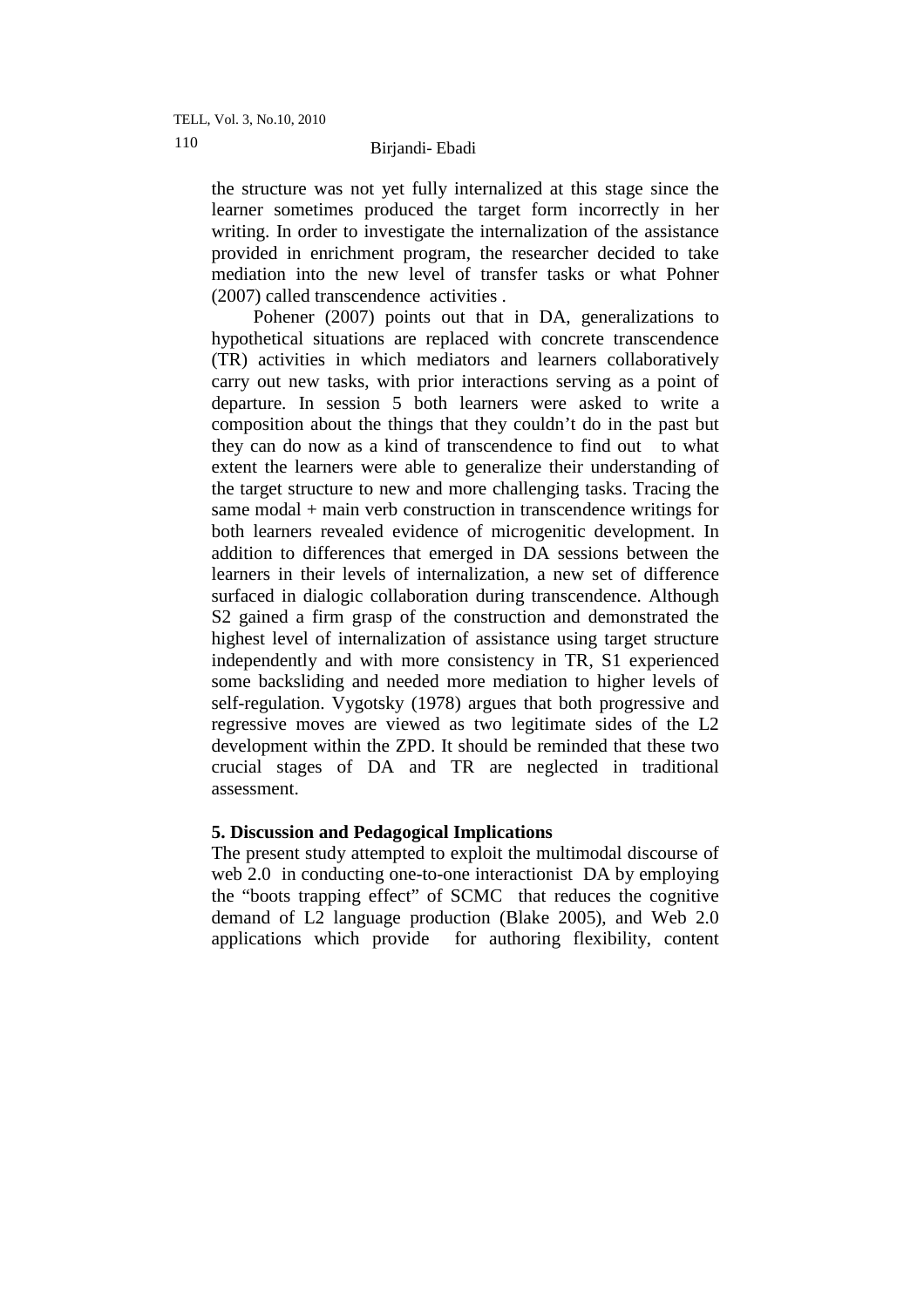creation and generation of new knowledge through collaborative interaction. Web 2.0 collaborative features allowed for the integration of both written and spoken prompts into online DA to further enrich the mediation and obtain a richer understanding of the learners' microgenitic development in L2 structure in SCMC. The microgentic analysis of the LREs in this study highlighted the inadequacy of proficiency levels reported in the psychometricbased DIALANG results in pinpointing learners' future potentials for L2 grammar development. It was demonstrated that two learners who happened to be at the same A1 level had different potentialities for learning the target structure. If these two learners had been assessed in a traditional approach, the examiner would have probably concluded that neither of them could control the modal+ verb properly. The interactionist DA in this study revealed that the two students were clearly not at the same level in their understanding of this form. The first learner was not able to selfcorrect and needed very specific help to use the modal verbs. The second student, in contrast, actually understood the structure well and only needed a second chance to produce an adequate modal. Regarding the first research question, from a DA perspective we made different predictions of each learner's potentials for development. The findings in this study evidenced that it might be possible to obtain a richer and more accurate understanding of students' potential level of development in SCMC-based DA via web 2.0.

 To find out about learners' perspectives on SCMC-based DA, a post-study interview (See appendix C for questions) was conducted in Persian with both participants in the study. Both participants indicated that along with the target structure, their web literacy has dramatically improved. This reiterates Simpson's (2005) position in which he points out that sociocultural theory takes a multi-faceted view of human development, and can apply to any new knowledge. Sociocultural theory thus allows us to view language learning as just one part of a learner's development. Tulviste (1991, cited in Smagorinsky, 1995) maintains that an environment, or overlapping social networks, can present a learner with a variety of types of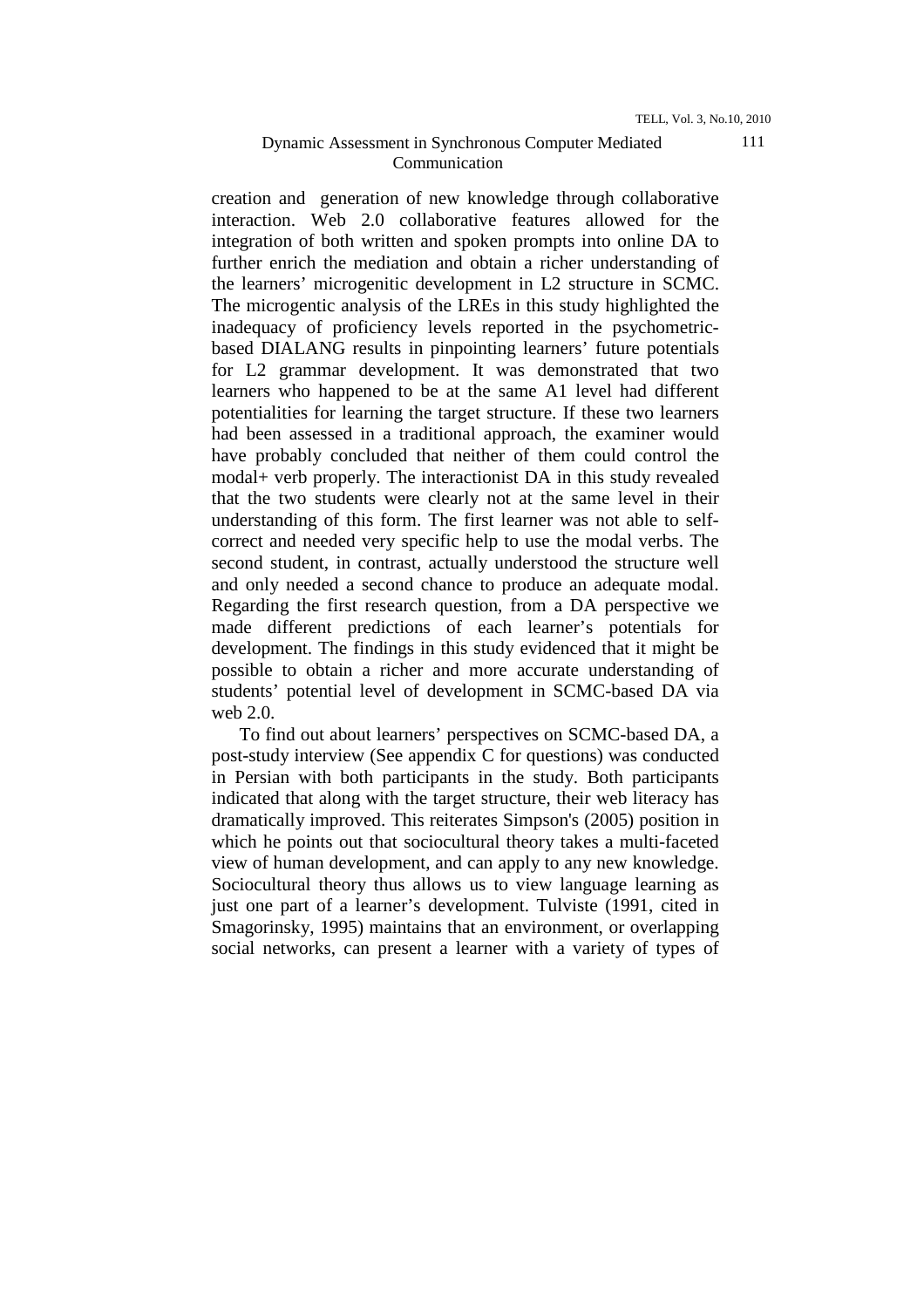# Birjandi- Ebadi 112

problems to solve. Development can thus take several directions simultaneously (p.195). Arguably, mediation in SCMC, not only resulted in the development of grammatical structure ,but aided in the development of the skills of electronic literacy, which constituted a part of learners' electronic communicative competence (Chapelle, 2001). As for the effectiveness of moves in regulatory scale, they both favored level(3) in which the learners were given opportunity to explore the web by following the posted links to the relevant web sites focusing on the target structure. This "autonomous constructivist activity" (Kessler,2009) reportedly enabled students to establish a sense of responsibility for the ongoing mediation, extend their ZPD and contribute generally to learning autonomy which involves simultaneous interdependence and independence through SCT lens.

 Regarding the efficiency and effectiveness of CALL applications in instruction, ( Salaberry, 2000) argues in favor of the efficiency of the CMC context and claims that such efficiency does not necessarily entail an increase in the effectiveness of the instruction delivered in this way ( P.29). Contrary to Salaberry's claim ,the microgentic analysis of the data highlighted the fact that collaborative dialoguing through web 2.0 features of highlighting and sticky notes in this study resulted in L2 grammatical development as the learners moved forward within their ZPD represented in the levels of internalization from other-regulation to self-regulation functioning. Both participants in the study reiterated in the post study interview that highlighting made their errors salient and providing links via sticky notes have been effective in focusing their attention on the target structure and resulting collaborative interactions with the researchers. Arguably, the specific characteristics of web 2.0 based SCMC of visual salience and enduring interaction may increase the chances that learners will focus their attention on forms, thereby increasing the likelihood that grammatical development will occur in such an environment.

 The potential fit between the capabilities of SCMC in web 2.0 as a cultural tool and the demands of the interactionist DA along with the situational constraints such as physical distance between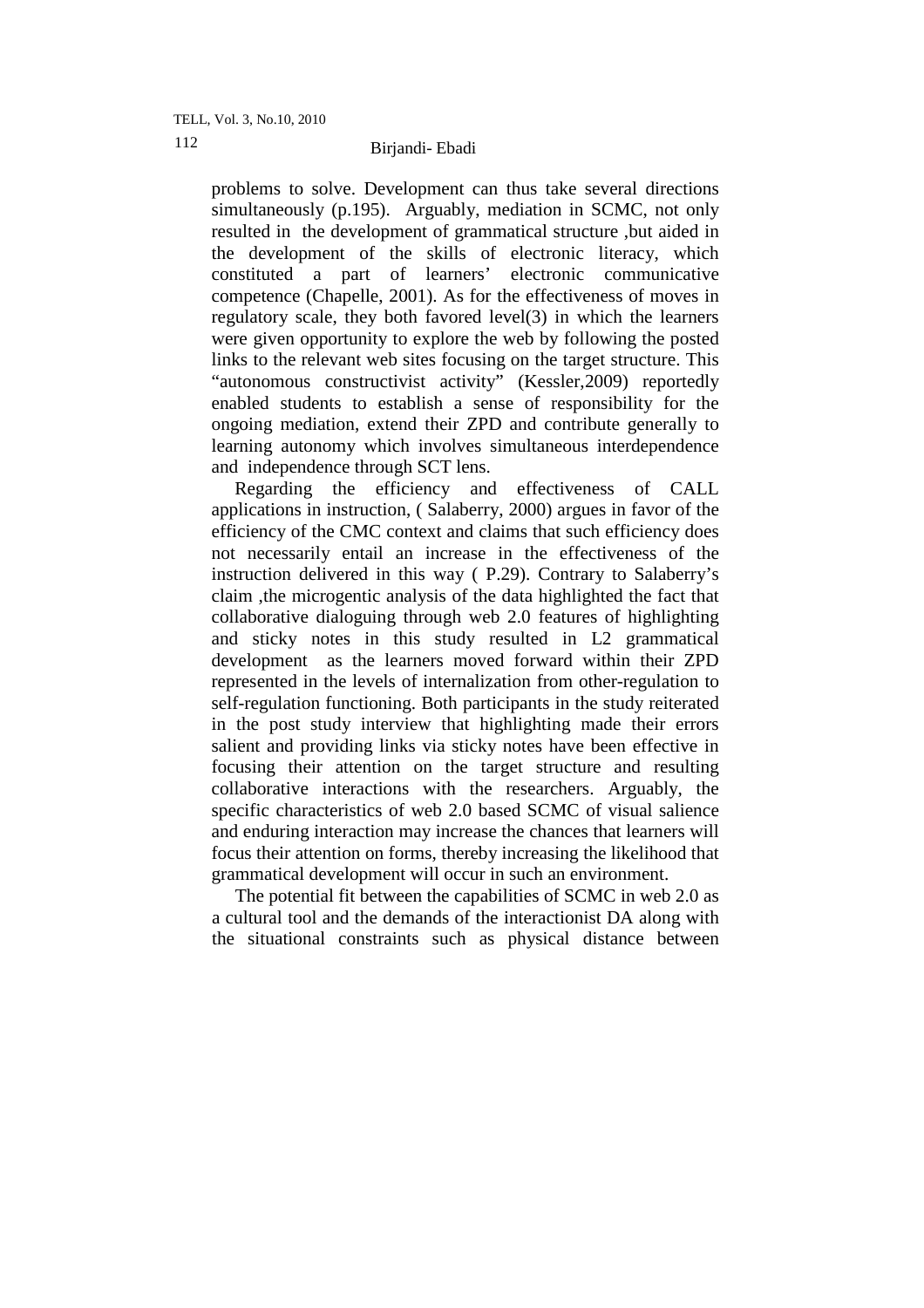researcher and participants made SCMC a legitimate discourse for the study. Mann and Stewart (2000) describe this new emergent discourse as "electronic word" which combines characteristics of both oral and written language (p. 182). What makes GW stand out among all other SCMC platforms is the ability to monitor the unfolding of writing process in real time. This will provide unique opportunity to monitor and keep track of students' moves before they finish the drafts. Lidz (1991) details the importance of planning when conducting DA. In fact, she states, "the assessor interaction with the learner needs to observe and test out how effectively the child utilizes self-regulatory process" (p. 147). Unlike Aljaferah and Lantolf's (1994) study which was conducted in tightly bounded classroom situation without any access to the students writing before they finish, the researchers in this study had plenty of time to prepare a contingent mediation plan tailored to students' ZPD based on ongoing process of writing.

 The instructional implications of DA in SCMC lies in the fact that the learners' microgenitic development profiles can be used for development of emergent syllabus (Boettcher,2007)which is based on the emergent patterns of learners' behavior and unpredictability of the course. The emergent syllabus consequently allows the development of individual learning plans for learners with different levels of responsiveness to mediation. By integrating SCMC into course syllabi, language educators provide learners with a virtually supportive learning environment, in which they contextualize their learning when they interact with other learners independent of time and space and exceed the limits of typical decontextualized classrooms. Moreover, the online interactions as a demonstration of learners' interlanguage can be tracked and retrieved for further analysis of microgenitic development.

### **6. Limitations and suggestions for further research**

A potential limitation of this study was the small sample size. This was, in part, the result of logistical constraints – such as limitations on access to broadband internet and the availability of participants –that were beyond the control of the researcher. AS Mitchell and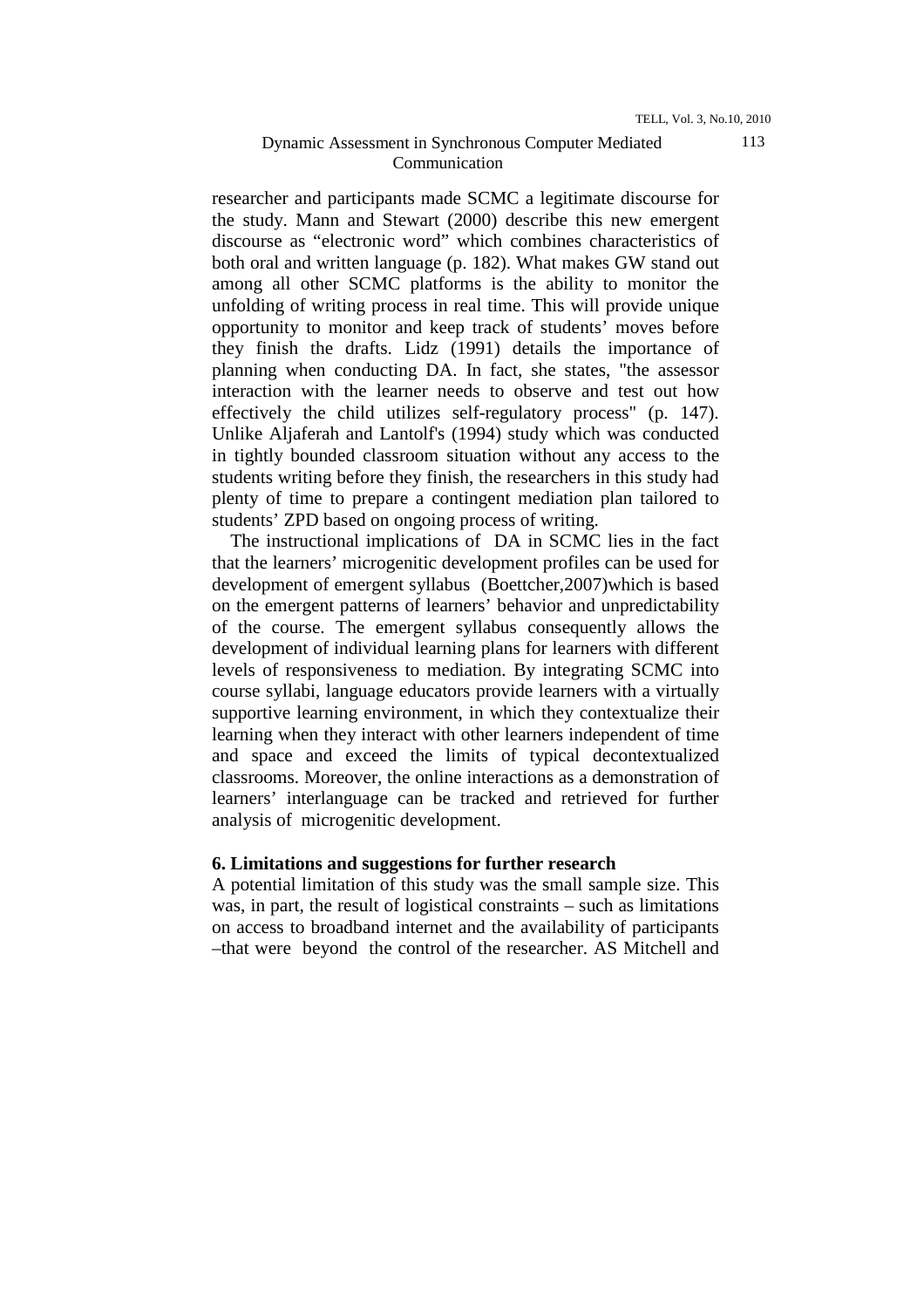TELL, Vol. 3, No.10, 2010

# Birjandi- Ebadi 114

Myles (1998) argue in SCT-based research, although small-scale qualitative and interpretive procedures and commitment to argue in SCT-based research, although small-scale qualitative and interpretive procedures and commitment to ethnographic techniques have greatly enriched our insights to classroom processes, however, these research approaches are affected by some of the usual difficulties in developing casual explanation and generalizations through naturalistic research. Most research in SCT did not specifically address whether responses to implicit prompts in mediation led to L2 development. Gutierrez (2008) raises a crucial issue in SCT –based research and rightly questions" is it possible to claim that the L2 change observable during interaction does become internalized?" (p.231). Further research is needed to address the above theoretical challenges with larger population and in depth analysis not only to investigate the linguistic development but to focus on discoursal and pragmatic dimensions of communicative activity.

# **References**

- Ableeva, R. (2010). *Dynamic Assessment of listening comprehension in second languag learning*. Unpublished doctoral dissertation. The Pennsylvania State University, University Park, PA.
- Aljaafreh, A., & Lantolf, P. (1994). Negative feedback as regulation and second language learning in the zone of proximal development. *Modern Language Journal, 78*(4), 465-483.
- Beauvois, M. (1997).Computer-mediated communication (CMC), technology for improving speaking and writing. In M. D. Bush & R. M.Terry (Eds.), *Technology- enhanced language learning*  (pp. 165-184). Lincolnwood, IL: National Textbook Company.
- Benson, P. (2001). *Teaching and researching autonomy in language learning*. London: Longman.
- Blake, R. J. (2005). Bimodal CMC: The glue of language learning at a distance. *CALICO Journal,22*(3), 497-511.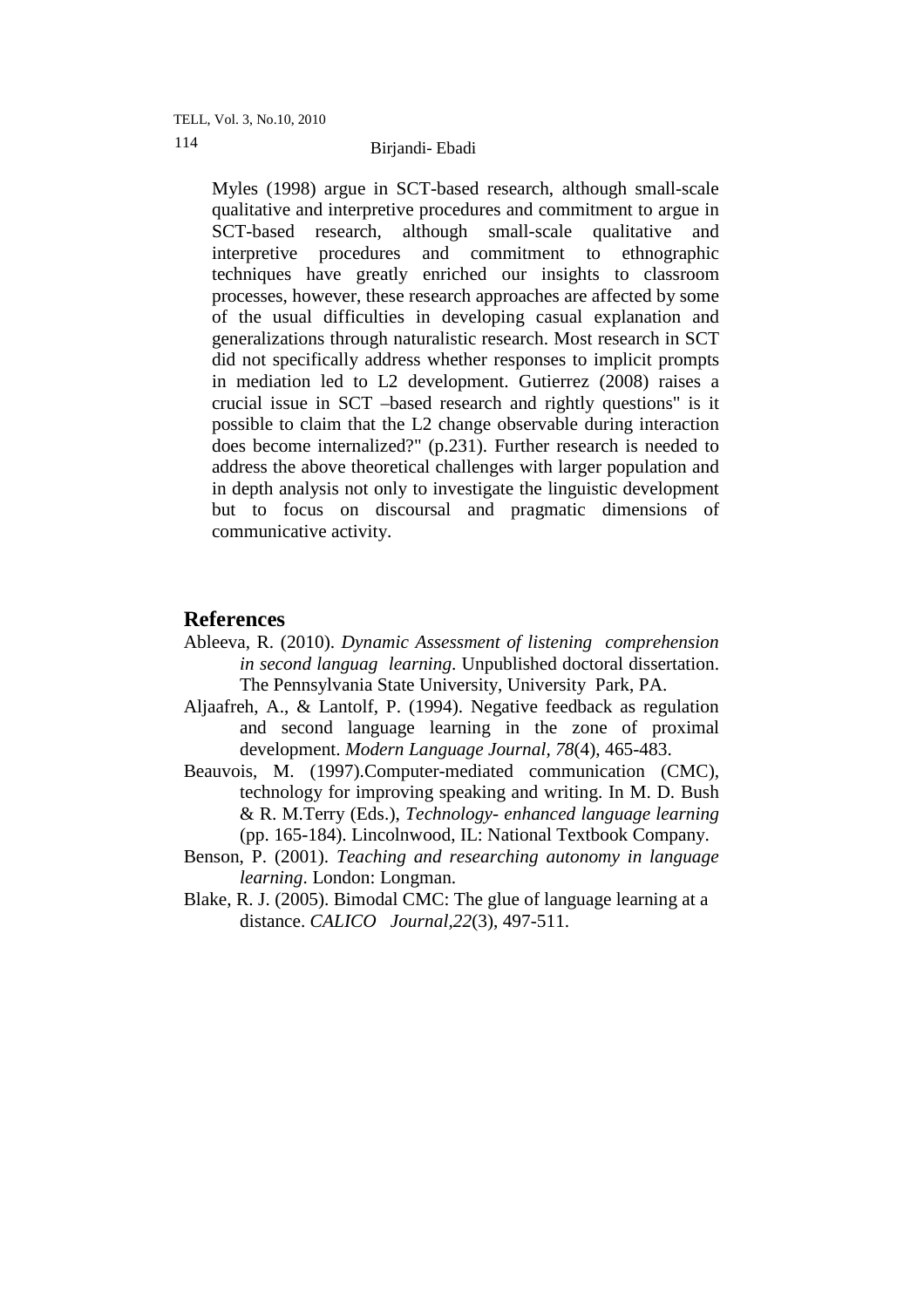### Dynamic Assessment in Synchronous Computer Mediated Communication

- Chapelle, C.A. (2001). *Computer applications in second language acquisition: Foundations for teaching, testing and research*. Cambridge: Cambridge University Press.
- Chun, D. M. (1994). Using computer networking to facilitate the acquisition of interactive competence *System, 22*(1), 17-31.
- Darhower, M. (2002). Interactional features of synchronous computermediated communication in the intermediate L2 class: A sociocultural case study. *CALICO Journal, 19*(2), 249-277.
- Ga nem-Gutierrez, G.A. (2003). Beyond interaction: The study of collaborative activity in computer-mediated tasks. *ReCALL,* 15 (1), 94–112.
- Gánem Gutiérrez, A. (2008) Microgenesis, method and object: a Study of collaborative activity in a Spanish as a foreign language classroom. *Applied Linguistics*, 29, 120– 148.
- Hedayati,F.(2005).*Comparing a web-based and paper-and-pencil test of reading skills*. Unpublished master's thesis. Alzahra university,Tehran,Iran.
- Jacobs, E.L. (2001). The effects of adding dynamic assessment components to a computerized pre-school language screening test. *Communication Disorders Quarterly*, 22(4), 217-226.
- Johnson, M. (2004). *A philosophy of second language acquisition*. New Haven, CT: Yale University Press.
- Kern, R. (1995). Restructuring classroom interaction with networked computers: Effects on quantity and characteristics of language production. *The Modern Language Journal, 79* (4), 457-476.
- Kern, R. G. (2006). Perspectives on technology in learning and teaching languages. *TESOL Quarterly, 40*(1), 183–210.
- Kern, R., & Warschauer, M. (2000). Theory and practice of networkbased language teaching. In M. Warschauer & R. Kern (Eds.), *Network-based Language Teaching: Concepts and Practice*  (pp. 1-19). New York: Cambridge University Press.
- Kessler, G. (2009).Student-initiated attention to form in wiki-based collaborative writing*. Language Learning & Technology, 13*(1), 79-95.
- Lai, C., & Zhao, Y. (2006). Noticing and text-based chat. *Language Learning & Technology, 10*(3), 102-120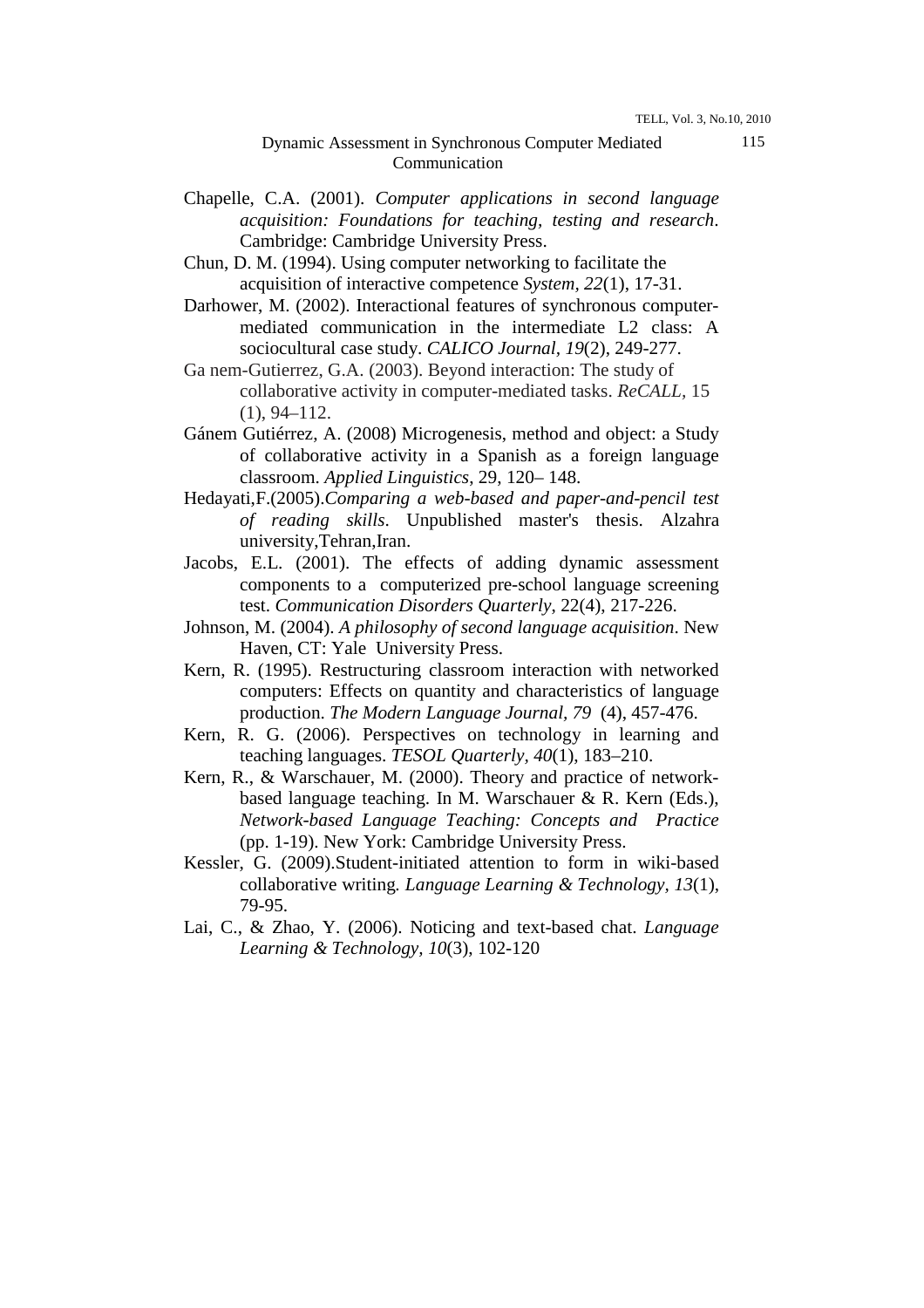TELL, Vol. 3, No.10, 2010

# Birjandi- Ebadi 116

- Lantolf, J. (2000). Second language learning as a mediated process. *Language Teaching, 33*, 79-96.
- Lantolf, J., & Thorne, S. (Eds.). (2007). *Sociocultural Theory and the Genesis of Second Language Development*. New York: Oxford University Press.
- Lantolf, J. P. & Poehner, M. E. (2004). Dynamic assessment of L2 development: Bringing the past into the future. *Journal of Applied Linguistics* 1, 49–74.
- Lantolf, J. P. & Poehner, M. E. (2008). Dynamic assessment. In E. Shohamy (ed.), *The Encyclopedia of language and education* (vol. 7): *Language testing and assessment*. Cambridge: Cambridge University Press, 273–285
- Lee, L. (2004). Learners' perspectives on networked collaborative interaction with native speakers of Spanish in the U.S. *Language Learning & Technology, 8*(1), 83-100.
- Lee, L. (2008). Focus-on-form through collaborative scaffolding in expert-to-novice online interaction. *Language Learning & Technology, 12*(3), 53-72.
- Leung, C. (2007). Dynamic assessment: Assessment for and as teaching? *Language Assessment Quarterly: An International Journal*, 4, 257-278.
- Levy, M., & Stockwell, G. (2006). *CALL Dimensions: Options and Issues in Computer Assisted Language Learning*. Mahwah, NJ: Lawrence Erlbaum Associates.
- Liang, M. Y. (2010). Using synchronous online peer response groups in efl writing: revision-related discourse. *Language Learning & Technology, 12*(3), 53-72.14(1),45-64.
- Lidz, C. S. (1987). Introduction. In C. S. Lidz (Ed.), *Dynamic assessment: An interactional approach to evaluating learning potential*. New York: Guilford Press.
- Lidz, C. S. (1991). *Practitioner.s Guide to Dynamic Assessment*. New York: Guilford.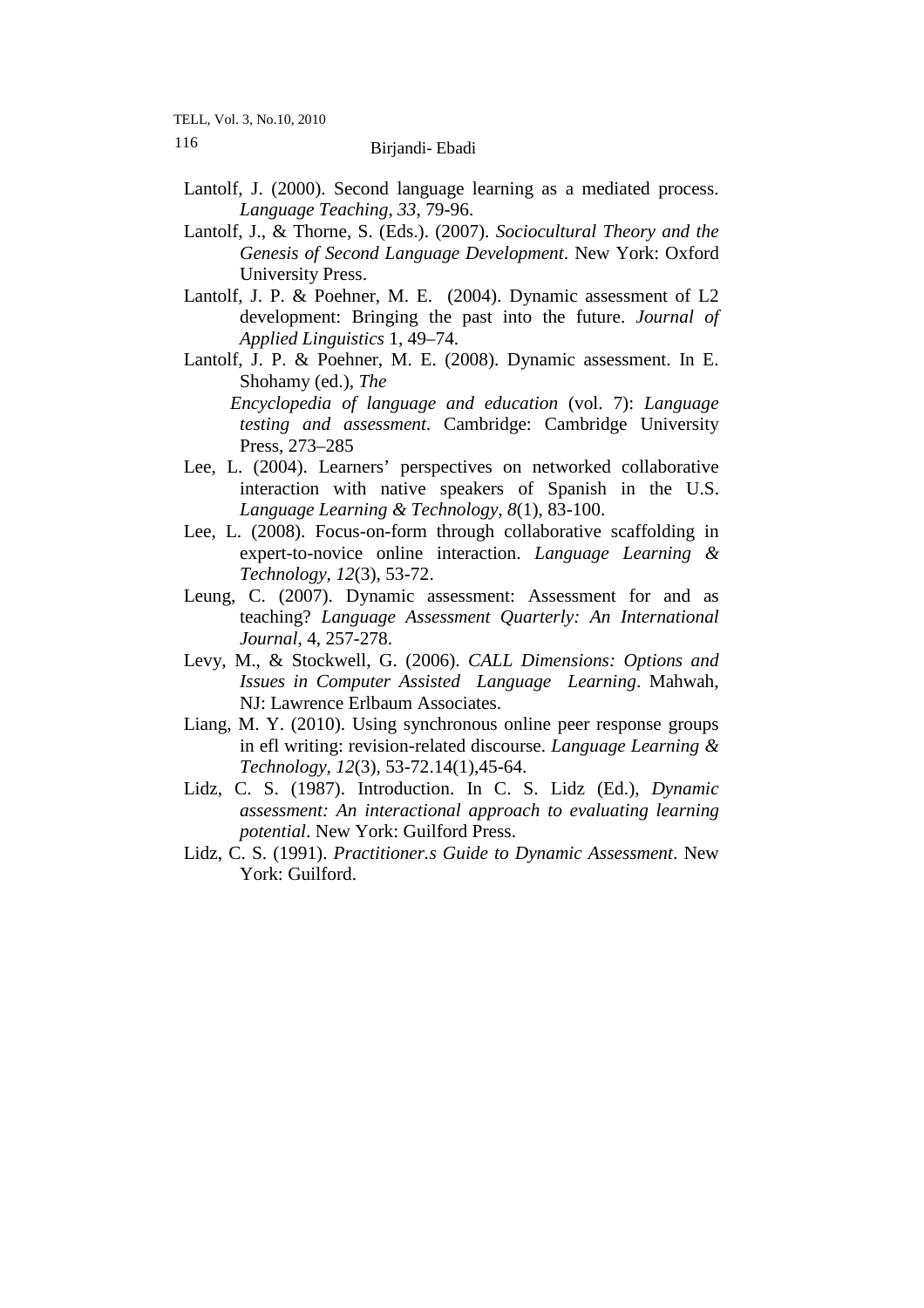### Dynamic Assessment in Synchronous Computer Mediated Communication

- Liu, M. and W. Reed (1995). "The Effect of Hypermedia Assisted Instruction on Second Language Learning." *Journal of Educational Computing Research* 12, 2, 159-175.
- Luppicini, R. (2007). Review of computer mediated communication research for education. *Instructional Science, 35*(2), 141-185.
- Mann, C & Stewart, F. (2000) *Internet Communication and Qualitative Research: A Handbook for Researching Online,* Sage Publications Ltd., London.
- McLoughlin, C., & Lee, M. (2008). Future learning landscapes: Transforming pedagogy through social software. *Innovate, 4* (5). Retrieved June 6th, 2010, from http://innovateonline.info/index.php?view=article&id=539&act ion=article
- Merriam, S.B. (1997). *Qualitative research and case study applications in education*. San Francisco: Jossey-Bass Publishers.
- Minick, N. (1987). Implications of Vygotsky.s theories for dynamic assessment. In *Dynamic Assessment: An Interactive Approach to Evaluating Learning Potential*. C. S. Lidz (Ed.). New York: The Guilford Press.
- Mitchell, R. & Myles, F.(1998) *Second language learning theories*. London: Edward Arnold.
- Nassaji, H., & Swain, M. (2000). A Vygotskian perspective on corrective feedback in L2: The effect of random versus negotiated help on the learning of English articles. *Language Awareness,* 9, 34-51.
- Nguyen, L. V. (2008). Computer Mediated Communication and Foreign Language Education: Pedagogical Features. *International journal of instructional technology and distanceLearning.*5(12),23-45
- O'Reilly, T. (2005). *What Is Web 2.0?Design Patterns and Business Models for the Next Generation of Software*. Retrieved April,7.2010.

http://www.oreillynet.com/pub/a/oreilly/tim/news/2005/09/30/ what-is-web-20.html

Oskoz, A. (2005). Students' dynamic assessment via online chat. *CALICO Journal, 22*(3), 513-536.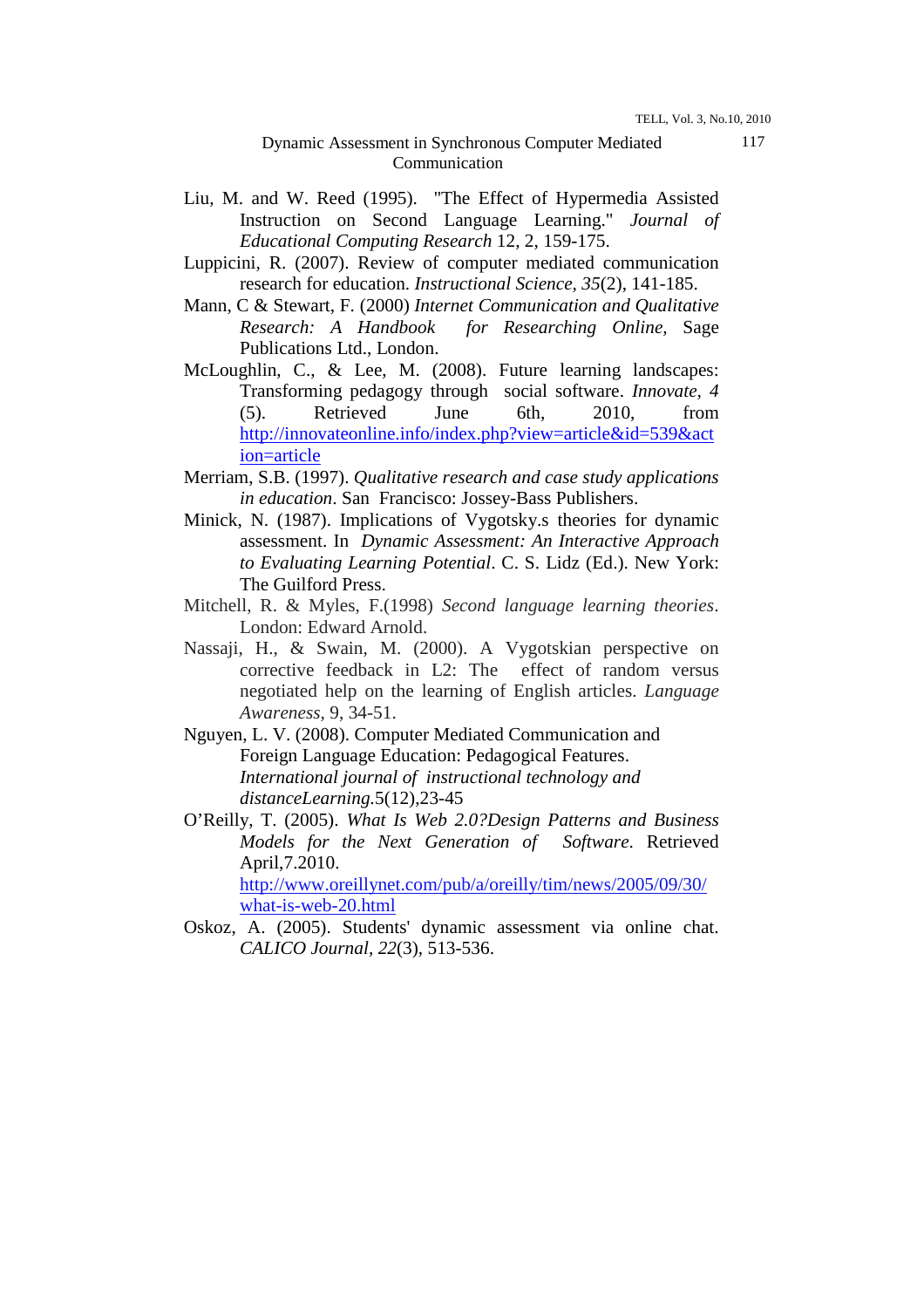TELL, Vol. 3, No.10, 2010

# Birjandi- Ebadi 118

- Ohta, A. (2000). Rethinking interaction in SLA: Developmentally appropriate assistance in the zone of proximal development and the acquisition of L2 grammar. In J. Lantolf (Ed.), *Sociocultural theory and second language acquisition* (pp. 51- 78).Oxford: Oxford University Press.
- Parker, K. R., & Chao, J. T. (2007) Wiki as a teaching tool. *Interdisciplinary Journal of Knowledge and Learning Objects*, *3*, 57-72.
- Payne, J. S., & Whitney, P. J. (2002). Developing L2 oral proficiency through synchronous CMC: Output, working memory, and interlanguage development. *CALIC*O*Journal, 20*(1), 7–32.
- Patton, M. Q. (2002). *Qualitative evaluation and research methods*  (3rd ed.). Newbury Park, CA: Sage Publications, Inc.
- Pfaffman, J. (2008). Computer-mediated communications technologies. In J. M. Spector, M. D Merrill, J. Van Merrienboer & M. P. Driscoll (Eds.), *Handbook of Research on Educational Communications and Technology*. Mahwah, NJ: Lawrence Erlbaum

Associates.

- Poehner, M. (2005). *Dynamic assessment of oral proficiency among L2 learners of French.* Unpublished doctoral dissertation. Penn State University, State College, PA.
- Poehner, M.E. (2007). Beyond the Test: L2 Dynamic Assessment and the Transcendence of Mediated Learning. *The Modern Language Journal 91*: 323-340.
- Poehner, M.E. (2008). *Dynamic Assessment: A Vygotskian Approach to Understanding and Promoting Second Language Development.*  Berlin: Springer Publishing.
- Renie´ , D., & Chanier, T. (1995). Collaboration and computer-assisted acquisition of a second language. *Computer Assisted Language Learning*, 8(1), 3 – 29.
- Sauoro, S. (2009). Computer-mediated corrective feedback and the development of l2 grammar*. Language Learning & Technology, 13*(1), 96-120.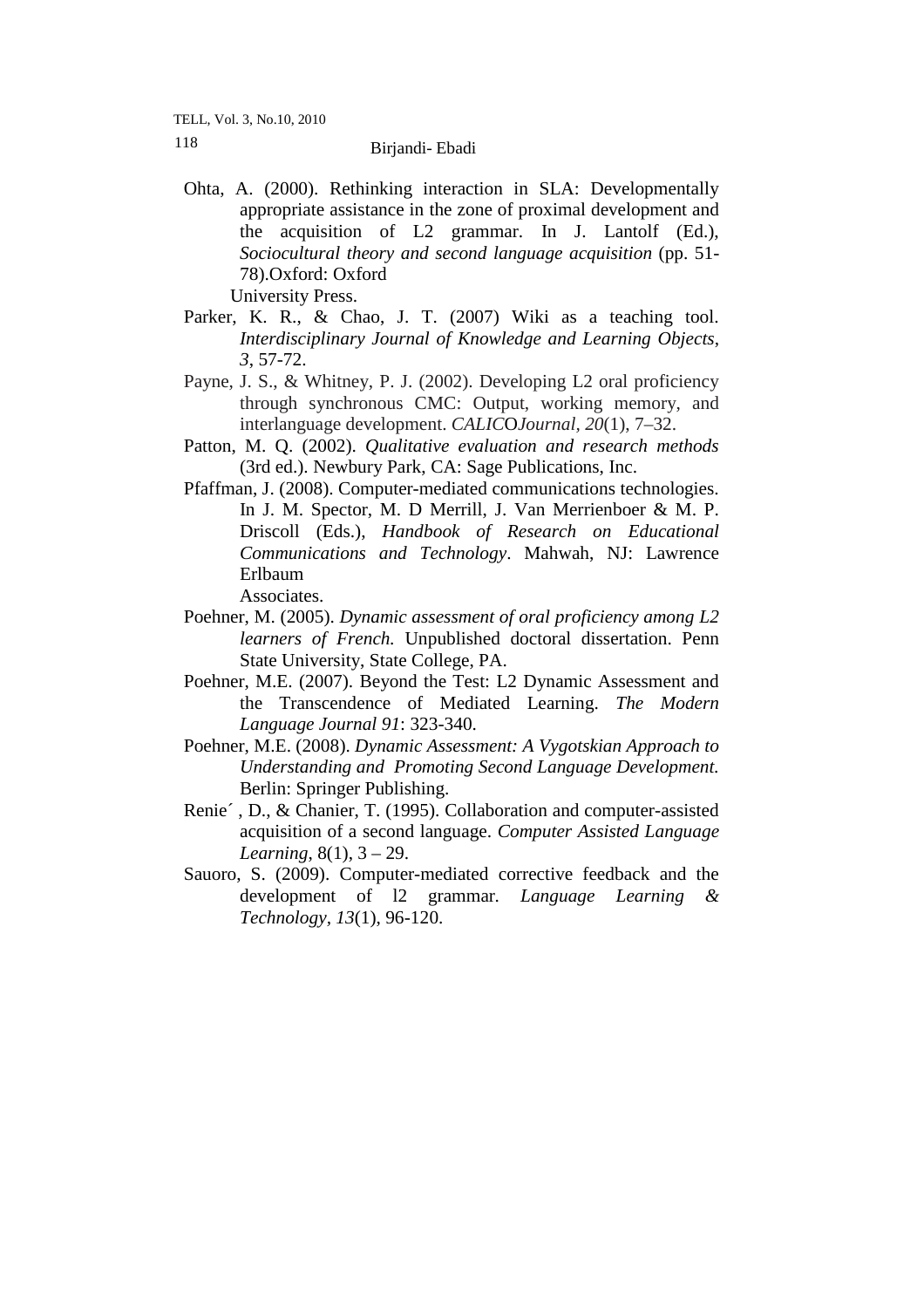### Dynamic Assessment in Synchronous Computer Mediated Communication

- Shekary, M., & Tahririan, M. H. (2006). Negotiation of meaning and noticing in text-based online chat. *The Modern Language Journal, 90*(4), 557-573.
- Simpson, J. (2005). Learning electronic literacy skills in an online language learning community.*Computer assisted language learning* ,18( 4), 327-345.
- Salaberry, R. (1996) 'A theoretical framework for the design of CMC pedagogical activities', *CALICO, 14*: 5–36.
- Salaberry, R. (2000). L2 morphosyntactic development in text-based computer-mediated communication. *Computer Assisted Language Learning, 13*(1), 5-27.
- Salaberry, M. R. (2001). The use of technology for second language learning and teaching: A retrospective. *The Modern Language Journal, 85*(1), 39-56.
- Smagorinsky, P. (1995). The social construction of data: Methodological problems of investigating learning in the zone of proximal development. *Review of Education Research*, 65, 3, 191-212.
- Sternberg, R. J. and E. L. Grigorenko. (2002). *Dynamic testing. The nature and measurement oflearning potential.* Cambridge: Cambridge University Press.
- Summers, R. (2008). *Dynamic Assessment: Toward a Model of Computer- mediated Dialogic Engagement.* Unpublished doctoral dissertation. University of South Florida.
- Swain, M., & Lapkin, S. (1998). Interaction and second language learning: Two adolescent French immersion students working together. *The Modern Language Journal,* 82, 320–337.
- Swain, M. (2001). Examining dialogue: Another approach to content specification and to validating inferences drawn from test scores. *Language Testing, 18*, 275-302
- Thorne, S. (2003). Artifacts and cultures-of-use in intercultural communication. *Language Learning and Technology, 7*(2), 38- 67.
- Tulviste, P. (1991). *The cultural-historical development ofverbal thinking.* Commack, NY: Nova Science Publishers.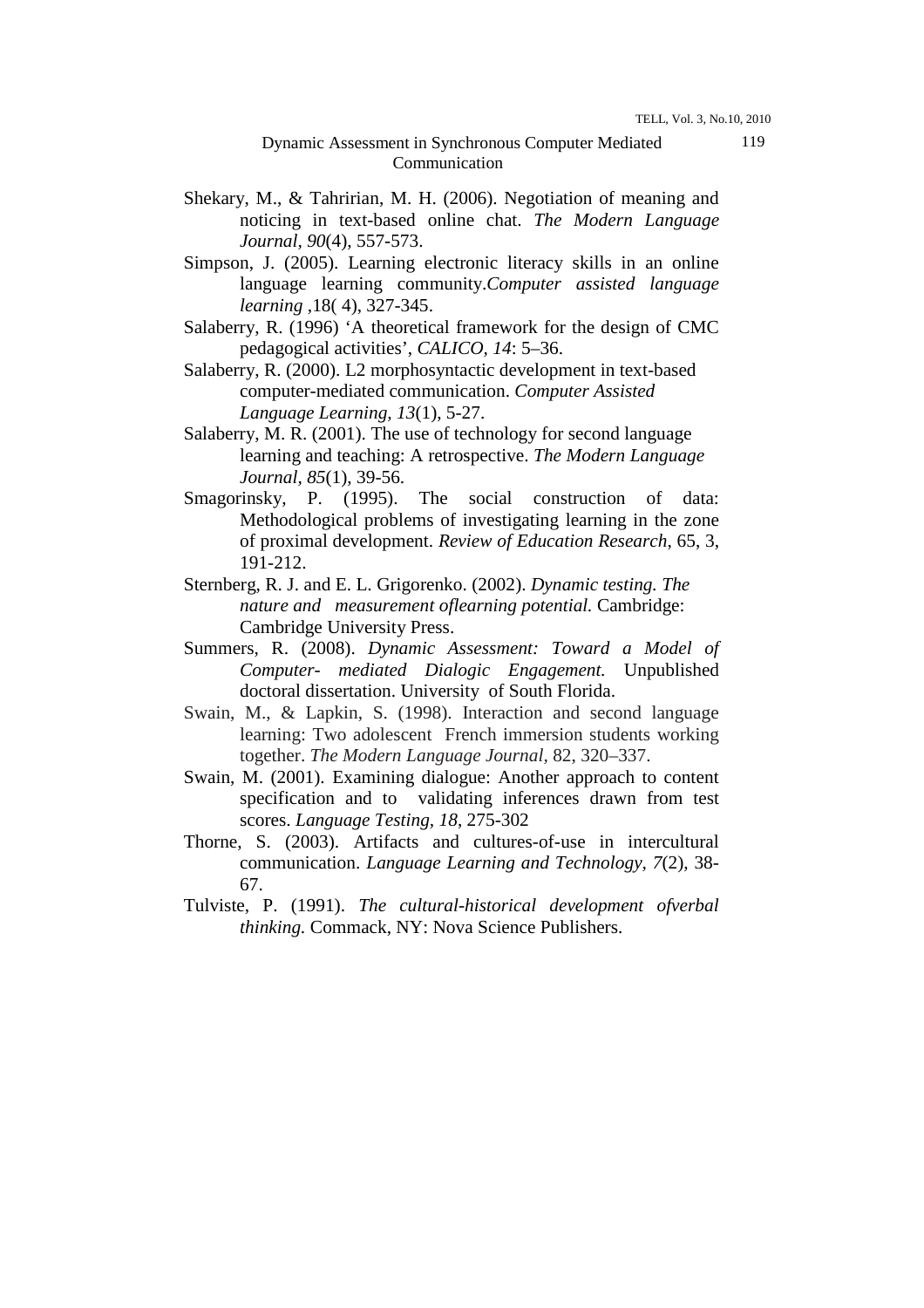TELL, Vol. 3, No.10, 2010

# Birjandi- Ebadi 120

- Tzuriel, D and Shamir, A. (2002). The effects of mediation in computer assisted dynamic assessment. *Journal of Computer Assisted Learning* 18: 21–32. 245-260). Oxford: Oxford University Press.
- Vygotsky, L. S. (1962). *Thought and language*. Cambridge, MA: MIT Press.
- Vygotsky, L.S. (1978). *Mind in Society: The development of higher psychological processes.* Cambridge, MA: Harvard University Press.
- Warschauer, M. (1996). Comparing face-to-face discussion and electronic communication in thesecond language classroom. *CALICO Journal, 13*(2), 7-26.
- Warschauer, M. (1997). Computer-mediated collaborative learning: Theory and practice. *Modern Language Journal, 81*, 470-481.
- Wertsch, J. V. 1991. *Voices of the Mind: A Sociocultural Approach to Mediated Action.* London: Harvester.

# **Appendix A**

| <b>Web Familiarity Questionnaire</b>                                                                                                                            |       |                                 |                              |  |  |
|-----------------------------------------------------------------------------------------------------------------------------------------------------------------|-------|---------------------------------|------------------------------|--|--|
| <b>Questions</b>                                                                                                                                                | never | <b>Less than</b><br>once a week | Once a week or<br>more often |  |  |
| 1- How often do you have access to<br>the internet in the following<br>places:<br>a. at home<br>b. at the university<br>c. in the library<br>d, in the net cafe |       |                                 |                              |  |  |
| 2-How often do you use internet?                                                                                                                                |       |                                 |                              |  |  |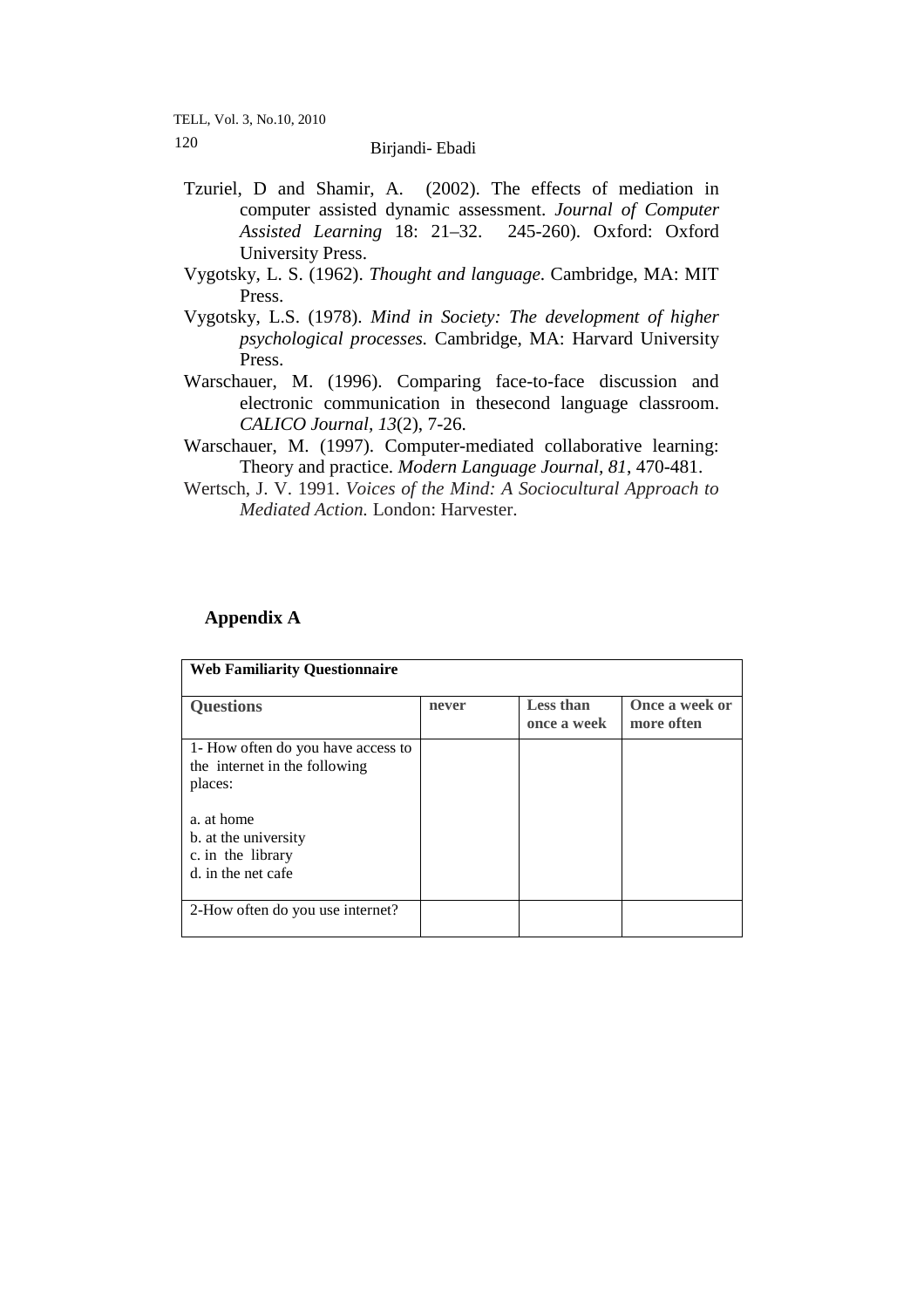TELL, Vol. 3, No.10, 2010

121

| 3-How often do you use send and                                                                                        |                           |                                |             |
|------------------------------------------------------------------------------------------------------------------------|---------------------------|--------------------------------|-------------|
| receive emails?                                                                                                        |                           |                                |             |
| 4- How often do you chat online in                                                                                     |                           |                                |             |
| Farsi?                                                                                                                 |                           |                                |             |
| 5- How often do you chat online in                                                                                     |                           |                                |             |
| English?                                                                                                               |                           |                                |             |
| 6- How often do you use each of                                                                                        |                           |                                |             |
| the following Web 2.0 pplications?                                                                                     |                           |                                |             |
| Skype<br>a.<br>$\mathbf{b}$ .<br>Google wave<br>Weblogs<br>$c_{\cdot}$<br>Wikis<br>$d_{-}$<br>Social bookmarking<br>e. |                           |                                |             |
| <b>Questions</b>                                                                                                       | <b>Not</b><br>comfortable | <b>Somewhat</b><br>comfortable | Comfortable |
| 7. How comfortable are you with                                                                                        |                           |                                |             |
| using internet for language                                                                                            |                           |                                |             |
| learning?                                                                                                              |                           |                                |             |
| 8. How comfortable would you be                                                                                        |                           |                                |             |
| writing in English while chatting                                                                                      |                           |                                |             |
| online?                                                                                                                |                           |                                |             |
|                                                                                                                        |                           |                                |             |

### Dynamic Assessment in Synchronous Computer Mediated Communication

# **APPENDIX B Participant Profiles**

| <b>Students</b> | L1    | <b>Dialang</b> | Gender | Age | Number of<br>years studied<br><b>English</b> | The level of<br>comfort with<br>web $2.0$<br>applications | The frequency<br>of using online<br>chatts |
|-----------------|-------|----------------|--------|-----|----------------------------------------------|-----------------------------------------------------------|--------------------------------------------|
| S <sub>1</sub>  | Farsi | A1             | F      | 19  |                                              | comfortable                                               | Most of the<br>time                        |
| S <sub>2</sub>  | Farsi | A1             | F      | 22  | 6                                            | Somewhat<br>comfortable                                   | often                                      |